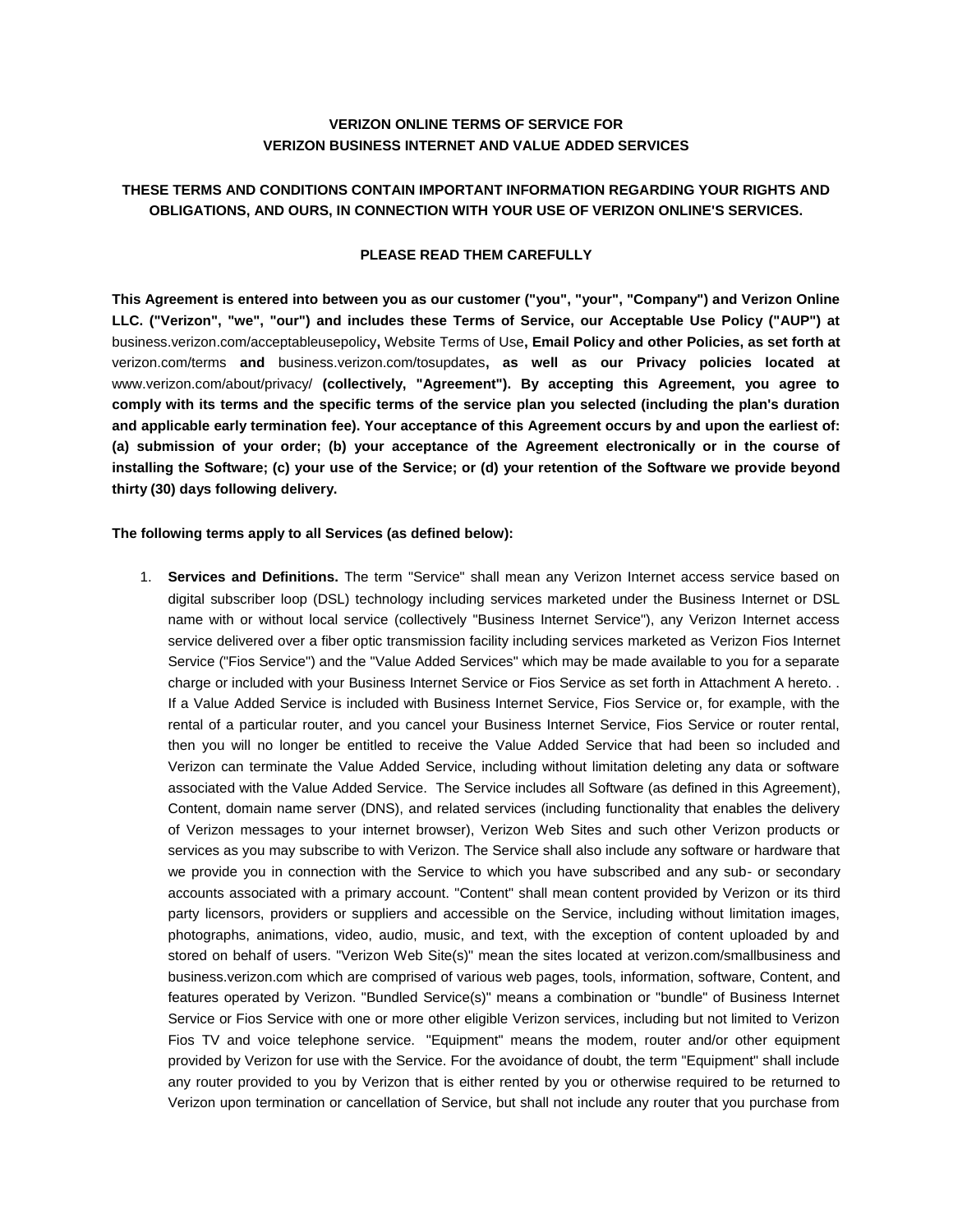Verizon or a third party, or any device that has been designated by us as "Retired." The term "Retired" designates Fios devices, including routers, that may have originally been provided by Verizon, but are no longer subject to return to us. A list of Retired devices can be found a[t verizon.com/BizRetired.](https://www.verizon.com/support/smallbusiness/tv/fiostv/general+support/account+issues/questionsone/retiredequipment.htm)

#### 2. **Term; Changes to Service.**

- a. **Term and Termination.** This Agreement shall be effective upon your acceptance of this Agreement, as provided above, and shall continue until you or we terminate this Agreement as permitted herein. If you subscribe to a plan with a minimum term commitment (a "Term Plan"), you agree to maintain your Service or Bundled Service for the duration of that Term Plan, including any renewal Terms, if applicable. Your Term Plan begins on the later of: (a) the date you change your existing Service plan to a Term Plan; or (b) the date provisioning of your Service is complete ("Service Ready Date"), which will be the due date established by Verizon (after the Equipment has been delivered) if you are self-installing the Service; for Bundled Services, your Term Plan begins once all Bundled Services have been provisioned. You will begin receiving any Term Plan or other discount associated with a Bundled Service plan once all Bundled Services have been provisioned. Depending on the plan selected, your Term Plan will either expire at the end of the initial minimum term commitment period or will automatically renew for the same number of months as the initial minimum term commitment period (a "renewal Term"). If a Term Plan expires, your Service will continue and automatically convert to month-to-month rates that may be higher than Term rates. If you subscribe to a Term Plan with automatic renewals, your Term Plan will renew after each initial and renewal Term at then-current Term rates unless you or we cancel the renewal by contacting the other within the 30 day period before or the 60 day period after the renewal date. When you select a Term Plan, the monthly rates, minimum term periods, renewal terms, early termination fee and other terms of that plan will also apply and become part of this Agreement. In the event you change Service or Bundled Service plans, your monthly rate and term commitment may change (depending on the plan you select); otherwise, the terms of this Agreement will remain in effect unless otherwise provided. We reserve the right to terminate the Service (or any part thereof) in the event we cease to offer the Service generally or to your location. If we cease offering the Service (or any part thereof), we will give you at least thirty (30) days advance notice.
- b. **Changes to Service.** We reserve the right to change the Service (or any part thereof), at any time with or without notice to you. If such a change materially and adversely affects your use of the Service, and we cannot reasonably mitigate the impact, then, as your sole and exclusive remedy, you may terminate the Service without further obligation.
- c. **Changes to Local Voice Telephone Service.** If you change or discontinue your local telephone service, we may in our discretion either terminate your Service or continue to provide Service without Verizon local voice service at the then-current rates, terms and conditions applicable to your new Service plan, and you agree to pay any new or higher monthly fee that may apply to your new Service plan. If we elect to terminate your Service under this Section 2 (c) then we reserve the right to charge any applicable early termination fees and to apply the Equipment return terms set forth in this Agreement.
- d. **Move/Down-grade/Up-grade Order Change Activities and Associated Fees.** You may downgrade speed connections within your selected Service plan or, subject to facilities availability, move your existing Service or phone line to another qualified Service or phone line for no additional charge; your Term Plan will not be altered as a result of such change order activity. In the event you up-grade to a Bundled Service plan, a new term commitment (depending on the plan you select) will apply starting on the effective date of your new Bundled Service plan. In the event you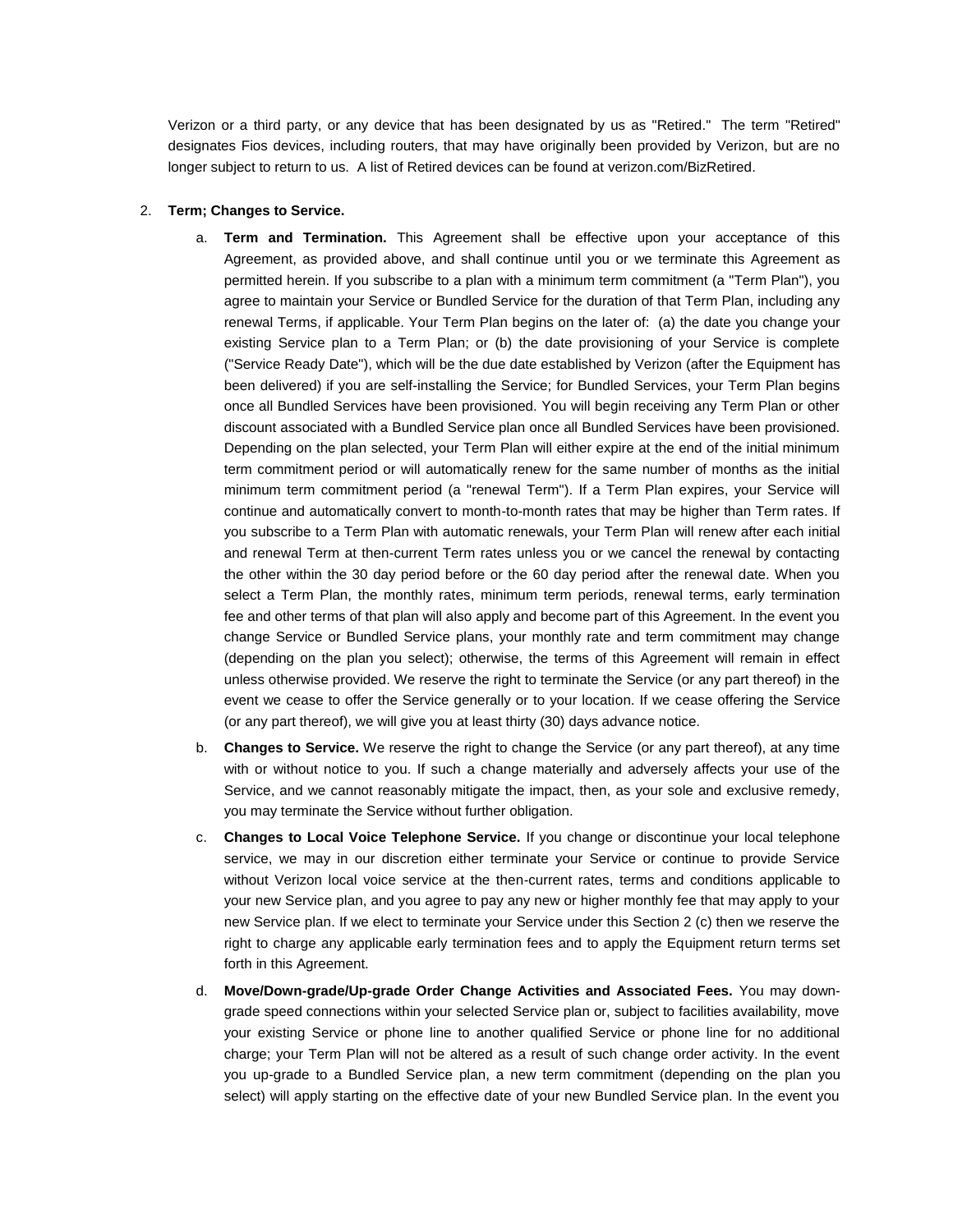up-grade speed connections within your selected Service plan, additional charges may apply, subject to the terms and conditions for the new Service plan.

- e. **Conversion from Business Internet Service to Fios Service.** Service is available on a limited basis based on your service address. Fios Service uses special fiber optic transmission facilities provided by your local Verizon telephone company. When Verizon is able to provision Service utilizing fiber optic technologies, we may in our discretion terminate your Business Internet Service and cease offering Business Internet Service to your location. In such case, we will offer you Fios Service at the then applicable rates and terms, which may differ from your previous Business Internet Service rates and terms. As your sole and exclusive remedy, you may terminate the Service without further obligation.
- 3. **Prices/Billing.** For any Service or Bundled Service, we will give you at least thirty (30) calendar days prior notice of a price increase in the manner set forth in Section 8 below or by United State Mail, email to your email address on file with us, or by notice on or with your bill. Prices for Term Plan Services are guaranteed until the expiration or next renewal date of the Term Plan, as applicable, subject to the provisions of this section. A price change shall not apply to a Term Plan until the next renewal date following the notice of the price change. Your continued use of the Service or Bundled Service after a price change is effective constitutes your acceptance of the price change. If you change your Service or Bundled Service or your Term Plan, you agree to pay the applicable monthly fee that may apply to your new Term Plan. You agree to pay all charges associated with the rate plan selected, including but not limited to a) applicable taxes, b) surcharges, c) Federal Universal Service Fund, tax and other recovery fees, d) telephone charges, e) activation fees, f) installation fees, g) setup fees, h) equipment charges, i) technician dispatch fees; j) early termination fees, and k) other non--recurring charges. Notwithstanding the pricing guarantee set forth above, the taxes, fees and other charges detailed in this section a) - d) may vary on a monthly basis; any variation will be reflected in your overall monthly charge. The amounts and what is included in such charges are subject to change. You also agree to pay any additional charges or fees applied to your billing account for any reason, including but not limited to interest and charges due to insufficient credit or insufficient funds. Activation fees, installation fees, setup fees, equipment charges, and other non-recurring charges, if applicable, will be included in your first month's bill. You acknowledge that you may also incur data charges or fees from a wireless or internet service provider (which may be Verizon or a third party) for accessing online services or purchasing products and services through interactive options available through the Service. You are solely responsible for all charges or fees payable to Verizon and third parties, including all applicable taxes, and you are solely responsible for protecting the security of credit card and other personal information provided to third parties in connection with such transactions. Monthly Service and Bundled Service recurring charges will be billed one month in advance. Billing for Service(s) will automatically begin on the Service Ready Date unless you are notified otherwise by Verizon. We may, at our election, waive any fees or charges. You will begin receiving any discount associated with a Bundled Services plan once all Bundled Services have been provisioned. Verizon or its agent will bill you directly, or bill your credit or debit card or your local Verizon telephone bill (where available in selected areas only), as you request and as approved by Verizon. IF YOU ELECT TO BE BILLED FOR YOUR SERVICE ON YOUR CREDIT OR DEBIT CARD, VERIZON WILL CONTINUE TO BILL THE CARD UNTIL YOU TELL US TO CANCEL SUCH BILLING, AND YOU ALSO AGREE THAT VERIZON MAY RECEIVE UPDATED CARD INFORMATION FROM YOUR CARD ISSUER. IF YOU ELECT TO BE BILLED FOR YOUR SERVICE ON YOUR VERIZON PHONE BILL, BY USING THE SERVICES YOU AGREE TO HAVE VERIZON CHARGES INCLUDED ON YOUR PHONE BILL. IF YOU SUBSCRIBE TO A BUNDLED SERVICE PLAN THAT INCLUDES PHONE SERVICE, THEN ALL OF THE SERVICES INCLUDED IN THE BUNDLED SERVICE PLAN MUST BE BILLED ON YOUR PHONE BILL. If you cancel any component of a Bundled Services plan, the monthly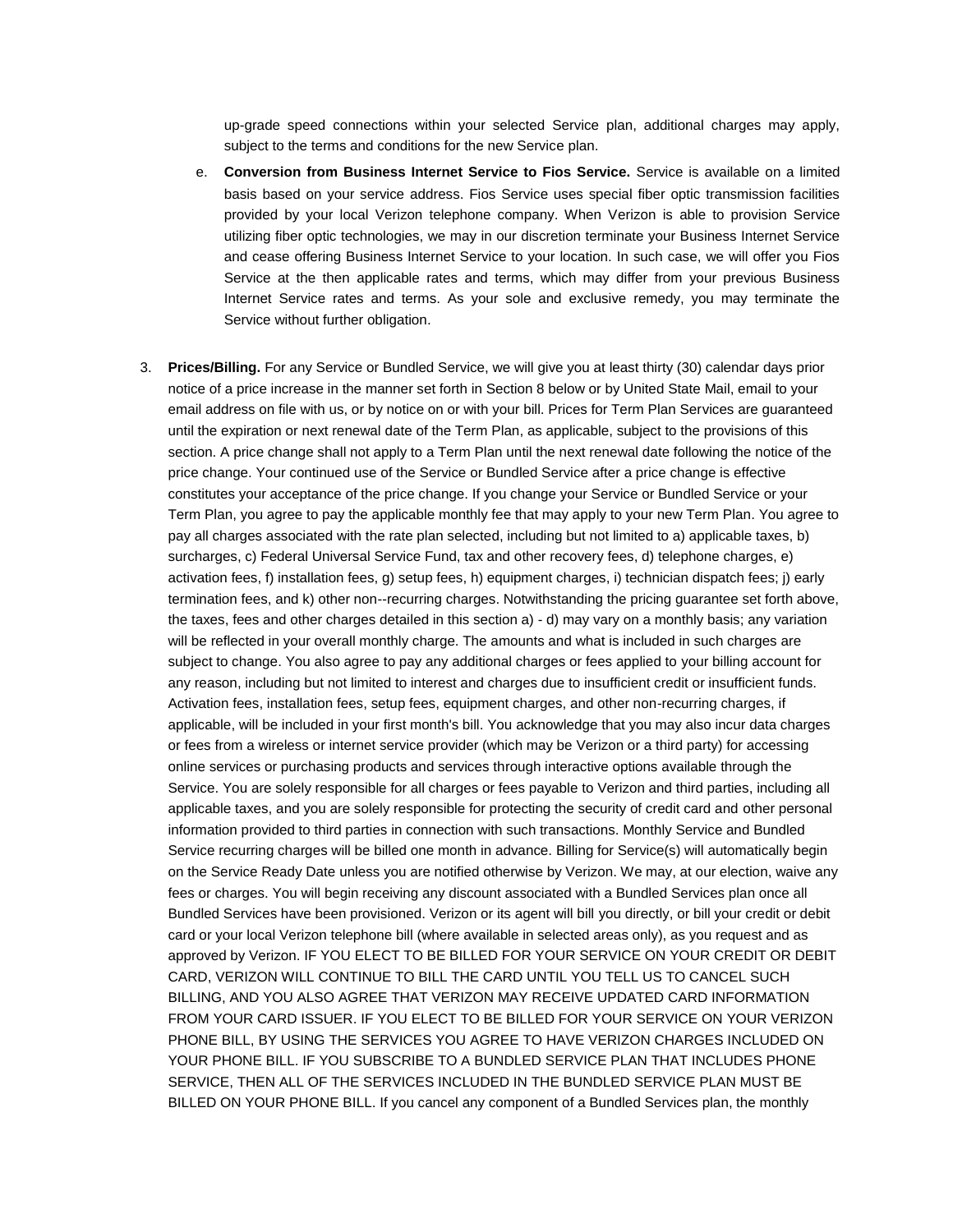charges for the remaining services on your account will automatically convert to the applicable existing, nondiscounted month-to-month service rate. You may only take advantage of one promotional pricing offer during any consecutive twelve-month period. Eligibility for promotional offers may be contingent upon payment of all outstanding Verizon charges. If you enroll in Verizon's Paperless Billing program, you agree to view and pay your bill electronically each month and to promptly update your e-mail address with Verizon if it changes. You will no longer receive a paper bill. Instead, each month you will receive an e-mail notifying you that your bill is available online for viewing and payment at verizon.com. You must continue to pay your paper bill until you receive your first e-mail notification that your bill is available online. If your electronic payment is rejected for any reason, Verizon may charge a return item fee (where permissible), cancel your enrollment in the Paperless Billing program and resume sending you paper bills.

- 4. **Payment, Late Fee and Consent Regarding Credit.** We will invoice you monthly or on a prepaid basis, as applicable. Payment to Verizon is due upon receipt of invoice and shall be made in U.S. currency. A payment received thirty (30) calendar days or more after the invoice date is considered past due. If your charges are billed by your Verizon local carrier, the Late Fee will be equal to the late payment charge that the local exchange carrier applies. If your charges are not billed by your Verizon local carrier, you agree to pay interest at the rate set forth on your bill (or the maximum interest allowed by law, whichever is less). Verizon may assign unpaid delinquent charges to a collection agency for action. In the event Verizon utilizes a collection agency or takes legal action to recover monies due, you agree to reimburse Verizon for all expenses incurred to recover such monies (including attorney's fees). We may evaluate your credit history before modifying or providing Service. In order to establish an account with us and/or obtain or modify Service, we may obtain a report from a credit agency or exchange information with our affiliates in connection with determining your creditworthiness. If you fail to pay your bill, we may submit a negative credit report to credit reporting agencies which will negatively affect your credit report. You may be given the option to select a prepaid service plan ("Prepaid Service Plan") which will begin on the later of (a) the date of your order, or (b) the date you change to the Prepaid Service Plan. There will be no refunds for Prepaid Service Plans. At the end of any Prepaid Service Plan, you may be given the option to select a new Prepaid Service Plan. If you do not select a new Prepaid Service Plan, your Service will automatically convert to the then then-current month-to-month rate.
- 5. **Refundable Deposit.** We may require that you provide us with a refundable deposit, which will be specified at the time of your order ("Subscriber Deposit"). We may also require an additional deposit after activation of the Service if you fail to pay any amounts when due. Within ninety (90) days after termination of your Service, we will return your Subscriber Deposit, less any unpaid amounts due on your account, including any amounts owed for unreturned or damaged Equipment. Amounts held on deposit will not accrue interest except as required by law.

#### 6. **Renewal and Cancellation; Money Back Guarantee, and Early Termination Fee.**

a. **Renewal or Cancellation.** Upon expiration or cancellation of the Term Plan, we may continue to provide you with Service on a month-to-month basis, at our then-current monthly price. You may contact us to subscribe to another available Term Plan at then-current Term rates. If you subscribe to an automatic renewal Term Plan, your Term Plan will automatically renew at the end of the initial Term and at the end of each successive renewal Term, at the then-current Term rates, unless you contact us to cancel within 30 days before or 60 days after the renewal date. Verizon will provide you a reminder before each renewal date. If you wish to cancel your Service or renewal, or wish to select another plan, you may do so by calling 1-800-VERIZON (800-837-4966).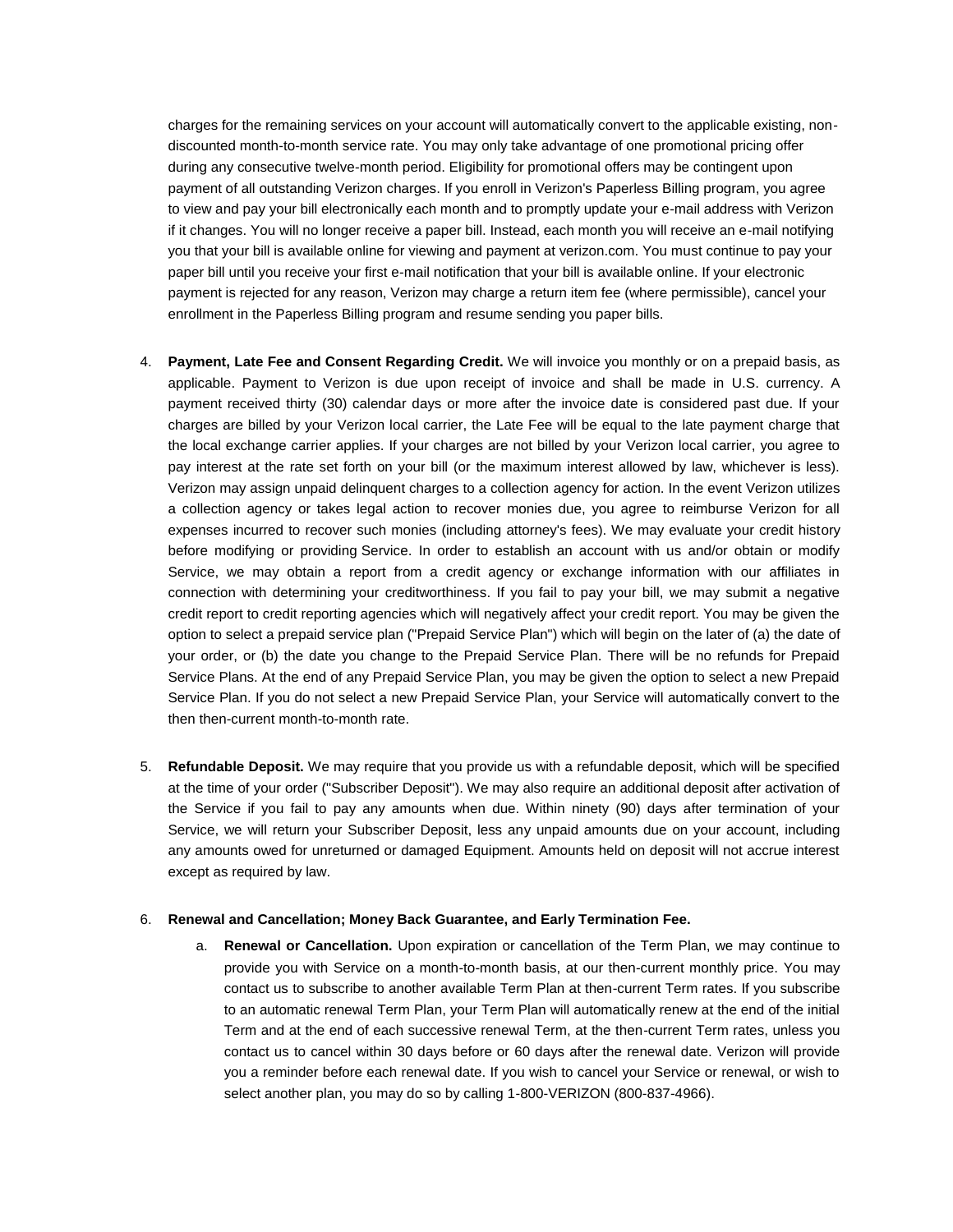- b. **Money Back Guarantee.** If we provide a money-back guarantee ("MBG") for your Service, it will begin when billing for your Service starts. During any applicable MBG period you may cancel the Service and receive a full refund of all monthly charges paid as well as any one-time charges and Equipment charges paid to Verizon (provided you return all Equipment in good working condition). An early termination fee will not apply to Service terminated within a MBG period, if one is provided. A MBG, if applicable, will not apply if you change between or renew service plans. You are limited to a maximum of one MBG per Service type per Service address.
- **c. Early Termination Fee.** Except as otherwise set forth in this Agreement, if Service provided pursuant to a Term Plan is removed or terminated by you (or by us if you breach this Agreement) before you have completed the then-current initial or renewal Term, then you agree to pay Verizon the early termination fee set forth in the pricing plan you have chosen. It is agreed that Verizon's damages, if you cancel your Service, are difficult or impossible to ascertain; therefore, the provisions of this Section are intended to establish liquidated damages in the event of cancellation and are not intended as a penalty. In addition, if you cancel Service after any applicable MBG period, you agree to pay us all Service fees accrued as of the cancellation date.
- 7. **No Warranties.** ADVICE OR INFORMATION GIVEN BY VERIZON OR ITS REPRESENTATIVES SHALL NOT CREATE A WARRANTY. USE OF VERIZON TECHNICAL SUPPORT IS AT YOUR OWN RISK AND IS NOT WARRANTED. EXCEPT AS OTHERWISE EXPRESSLY PROVIDED HEREIN, VERIZON AND ITS THIRD PARTY LICENSORS, PROVIDERS AND SUPPLIERS DISCLAIM, WITH RESPECT TO ALL SERVICES, ANY AND ALL REPRESENTATIONS AND WARRANTIES, EXPRESS, IMPLIED OR ARISING BY COURSE OF PERFORMANCE, DEALING, CUSTOM OR TRADE USAGE, INCLUDING BUT NOT LIMITED TO THE IMPLIED WARRANTIES OF MERCHANTABILITY, FITNESS FOR A PARTICULAR PURPOSE (EVEN IF WE KNEW OR SHOULD HAVE KNOWN SUCH PURPOSE) AND NONINFRINGEMENT. YOU AGREE THAT THE SERVICE IS PROVIDED ON AN "AS IS" AND "AS AVAILABLE BASIS.

IN ADDITION, VERIZON DOES NOT GUARANTEE THAT SERVICE CAN BE PROVISIONED TO YOUR LOCATION, OR THAT PROVISIONING WILL OCCUR ACCORDING TO A SPECIFIED SCHEDULE. THE PROVISIONING AND PERFORMANCE (SPEED) OF THE SERVICE IS SUBJECT TO CIRCUIT OR OTHER NETWORK FACILITY AVAILABILITY AND OTHER FACTORS, INCLUDING WITHOUT LIMITATION, LOOP LENGTH, THE CONDITION OF YOUR TELEPHONE LINE AND WIRING INSIDE YOUR LOCATION, AND COMPUTER/DEVICE CONFIGURATION AND CAPABILITIES AND NETWORK/INTERNET CONGESTION, AMONG OTHER FACTORS. IN THE EVENT YOUR LINE IS NOT PROVISIONED FOR ANY REASON, NEITHER YOU NOR VERIZON SHALL HAVE ANY DUTIES OR OBLIGATIONS UNDER THIS AGREEMENT (OTHER THAN YOUR OBLIGATION TO RETURN ANY VERIZON-PROVIDED EQUIPMENT). VERIZON DOES NOT WARRANT THAT THE SERVICE OR EQUIPMENT PROVIDED BY VERIZON WILL MEET YOUR NEEDS, PERFORM AT A PARTICULAR SPEED, BANDWIDTH OR DATA THROUGHPUT RATE, OR WILL BE UNINTERRUPTED, ERROR-FREE, OR SECURE, OR FREE OF VIRUSES, WORMS, DISABLING CODE OR CONDITIONS, OR THE LIKE.

## 8. **Your Responsibilities; Notices; Revisions to Terms of Service.**

a. **Your Responsibilities.** You represent that you are eighteen (18) years of age or older, that you have the power and the legal authority to enter into this Agreement, and that the information you supply to us is correct and complete. You acknowledge and agree that you are solely responsible for all use of the Service (including the use of any secondary or sub-accounts associated with a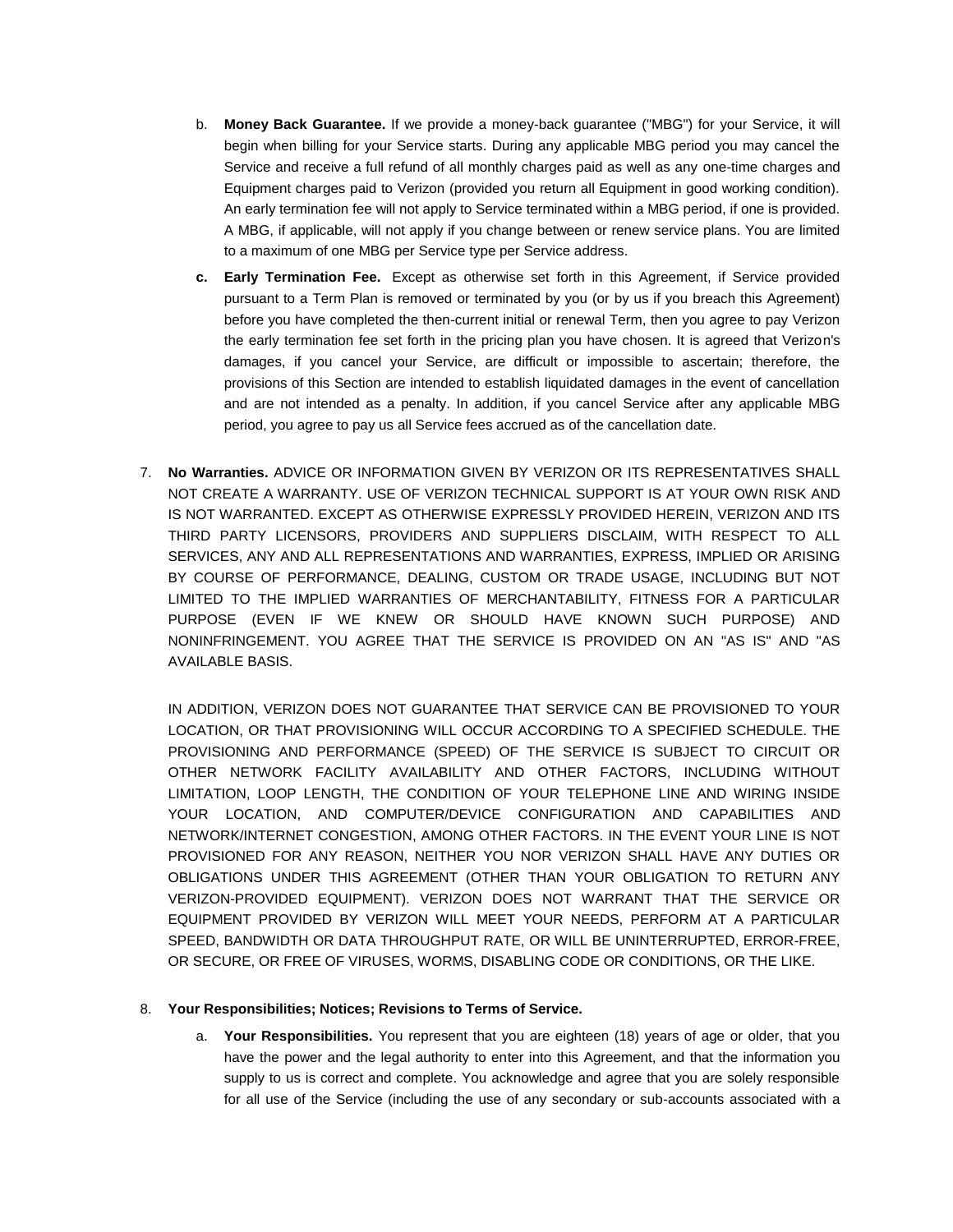primary account) and the manner in which the Service is used by you or anyone who uses the Service with or without your permission. If you use a wireless router or similar device, you are responsible for securing your wireless network and for any use of the Service via your wireless network by you, your guests or any other third parties. Any use of your Service by you, your guests or other third parties that violates the terms of this Agreement, including the AUP, shall be considered a breach by you and you agree to indemnify and hold harmless Verizon from any losses, damages, or costs resulting from any third-party claim or allegation arising out of or relating to any third party use of your service. You may not resell or rent the Service to third parties or allow third parties to use the Service via wired, wireless or other means for any commercial purpose. For example, and without limitation, you may not provide Internet access to any tenants or any other third parties for a fee or as a service included in rental or other fee payments (such as for temporary office space, at a hotel, at a trailer park or similar); you may not use the Service to provide a web-hosting business; and you may not use the Service to operate a server farm or other data storage business. You may connect multiple computers/devices within a single office or business location to your Service router to access the Service, but only through a single account and an IP address(es) obtained from Verizon, and only for use by you and your Company. Additional User IDs provided for email boxes are not intended for use as dial-up connections. You agree to use the Service only within the United States.

- b. **Use of the Service and Management of Data, Devices and Software.** You understand and agree that you are solely responsible for the protection, storage, backup and security of your and any guest's data, software, devices, computer network and other facilities, as well as your choice of equipment, software and online content; and all other matters related to how you access and use the Service. You acknowledge and agree that the reliability, availability and performance of data or services accessed through the Internet or other services connected or linked to the Service are beyond our control and are not in any way warranted or supported by Verizon. You also agree to provide us with the access and support required to allow us to implement, maintain and provide the Services. In addition, you agree that your use of the Service and the Internet is solely at your own risk and is subject to all applicable local, state, national and international laws and regulations. YOU AGREE THAT VERIZON IS NOT RESPONSIBLE FOR THE LOSS OF YOUR OR ANY THIRD PARTY DATA OR FOR THE BACK-UP OR RESTORATION OF YOUR OR ANY THIRD PARTY DATA REGARDLESS OF WHETHER THIS DATA IS MAINTAINED ON OUR SERVERS OR YOUR, OR YOUR PERMITTED GUESTS' DEVICE(S). YOU SHOULD ALWAYS BACK-UP ANY IMPORTANT INFORMATION SEPARATELY FROM DATA STORED ON VERIZON'S OR ANY THIRD PARTY'S SERVERS.
- c. **Verizon Management of Data and Network Performance.** We reserve the right to (i) use, copy, display, store, transmit and reformat data transmitted over our network and to distribute such content to multiple Verizon servers for back-up and maintenance purposes; and (ii) block or remove any unlawful content you store on or transmit to or from any Verizon server. We do not guarantee the protection of your content or data located on our servers or transmitted across our network (or other networks) against loss, alteration or improper access. Verizon automatically measures and monitors network performance and the performance of your Internet connection and our network. We also will access and record information about your computer and equipment's profile and settings and the installation of software we provide. You agree to permit us to access your computer and equipment and to monitor, adjust and record such data, profiles and settings for the purpose of providing the Service. You also consent to Verizon's monitoring of your Internet connection and network performance, and to our accessing and adjusting your computer and equipment settings, as they relate to the Service, Software, or other services, which we may offer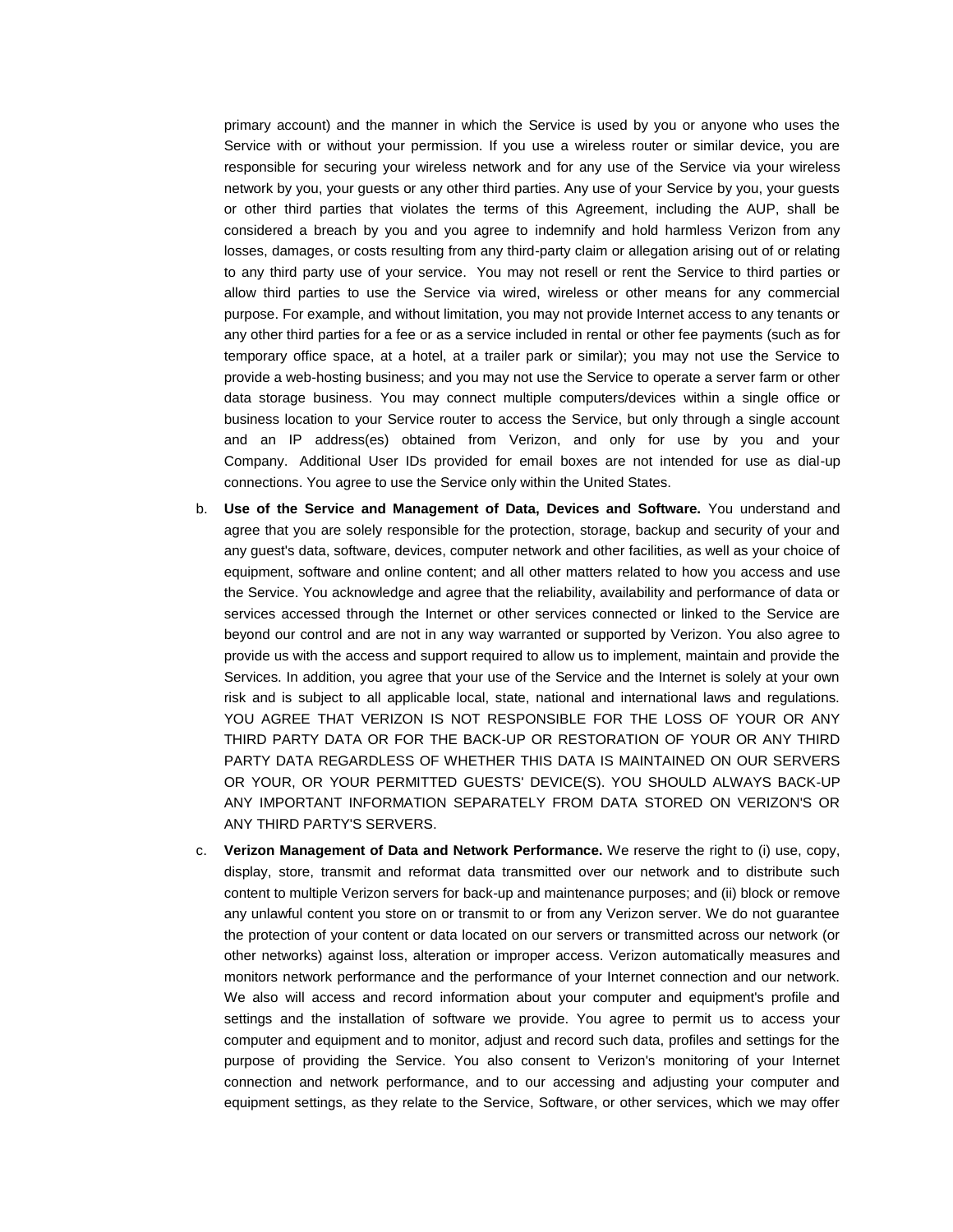from time to time. Verizon reserves the right to modify the password(s) for the router(s) used with the Service in order to safeguard Internet security, the security and privacy of customer information, where required by law, and/or for other good cause to provide, upgrade and maintain the Service, protect the network, other users of the Internet, or our customers. Should Verizon change such password(s), we will use reasonable means to notify the customers affected, which may include email to the contact email address we have on file and/or through notice on the Terms Website.

- d. **Limitations on Use of Service.** You agree that Verizon assumes no responsibility for the accuracy, integrity, quality completeness, usefulness or value of any Content, data, documents, graphics, images, information, advice, or opinion contained in any emails, message boards, chat rooms or community services, or in any other public services or social networks, and does not endorse any advice or opinion contained therein. Verizon does not monitor or control such services, although we reserve the right to do so. Verizon may take any action we deem appropriate, in our sole discretion, to maintain the high quality of our Service and to protect others and ourselves.
- e. By transmitting, uploading, downloading, posting or submitting any information or material using the Service or the web site tools, you (i) represent that such information is not confidential, secret or proprietary information belonging to someone else; (ii) warrant that no other party has rights to the information and you represent that when you transmit, upload or download, post or submit any content, images or data does not violate the copyright or trademark laws or any other third part rights; and (iii) you understand and agree that any and all use of the Service is subject to the terms of Verizon's Copyright Alert Program, a description of which can be found at [http://business.verizon.com/copyrightalertprogram.](http://business.verizon.com/copyrightalertprogram)

Any web sites linked to or from the Service are not reviewed, controlled, or examined by Verizon and Verizon is not responsible for the contents of any linked site or any link contained in a linked site. The inclusion of any linked sites or content from the Service, including sites or content advertised on the Service, does not imply endorsement of the linked site or content by Verizon. Any dealings that you have with third parties, merchants or advertisers found on the Service are between you and the third party, merchant or advertiser and you acknowledge and agree that we are not liable for any loss or claim you may have against a third party, merchant or advertiser. In no event shall Verizon be liable to anyone for any damage arising from or caused, directly or indirectly, by the creation or use of a third party's web site, or the information or material accessed through such web sites.

If you choose to access the Verizon Web Sites from locations outside the United States, you do so on your own initiative and you are responsible for compliance with all applicable local use controls, laws and regulations, including those relating to the transmission of technical data exported from or imported to the United States or the county in which you reside. Verizon makes no representation that materials on the Verizon Web Sites are appropriate or available for use in locations outside the United States and accessing them from territories where their contents are illegal is prohibited.

You further agree that if you type a nonexistent or unavailable Uniform Resource Locator (URL), or enter a search term, into your browser address bar, Verizon may present you with a Verizon Error Assist web search page containing suggested links based upon the query you entered in lieu of your receiving an NXDOMAIN or similar error message. Verizon's provision of the Error Assist page may impact applications that rely on an NXDOMAIN or similar error message and may override similar browser-based search results pages.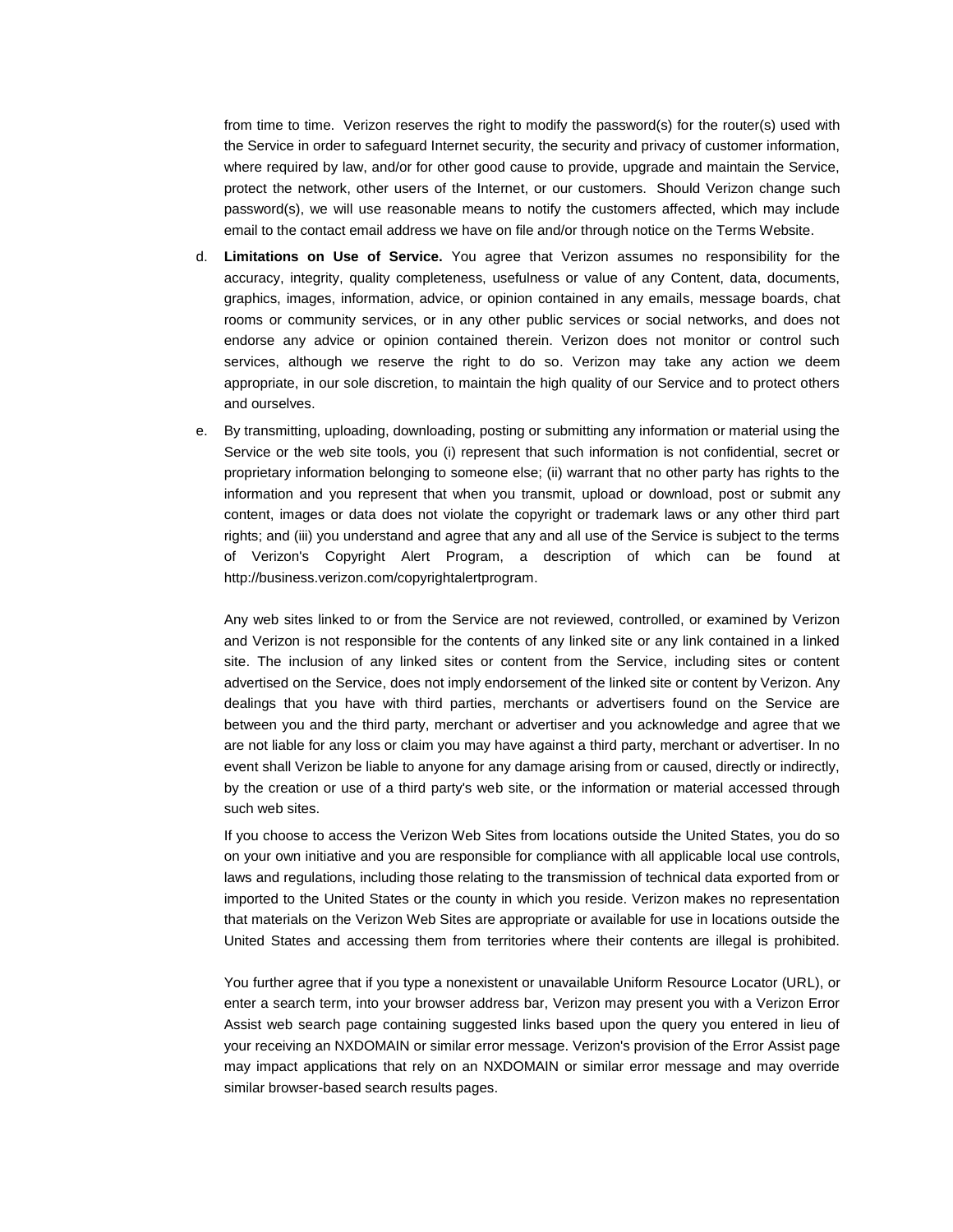- f. **Notices Regarding the Service.** You understand and agree that from time to time we may send you information relating to the Service (including but not limited to password information), via electronic mail over the Internet to your Verizon .net or contact email address. You consent to our distribution of such information to you electronically and you agree to check your email boxes periodically for account related information that we provide.
- g. **Consent to Receive Telephone Calls and Text Messages**. Verizon and its affiliates may contact you by telephone or text message at the phone numbers, including mobile numbers, that you provide to us concerning your Service(s), to enable us better to provide you with the Service(s) to which you subscribe, to answer questions that you have asked of us, or to market other goods and services that we offer to you. We may use an automatic telephone dialing system to make these calls or to send these text messages, and calls may include the use of a prerecorded or artificial voice. Your telephone provider may charge you for these calls or text messages. You can manage how we contact you through your mybusiness profile If you do not wish for us to send you such calls or text messages, or by contacting us at the number included on your bill.
- h. **Revisions to Terms of Service.** You understand and agree that we may, from time to time, revise the terms and conditions of this Agreement (including any of the policies which may apply to use of the Service and the provisions that govern the way that you and we resolve disputes). The current version of this Agreement shall be available to you on [verizon.com/terms](http://www.verizon.com/about/terms/) ("Terms Website") under "Business Services". We will provide notice of any material revisions by i) posting such revisions to the Verizon business website at [business.verizon.com/tosupdates](http://business.verizon.com/tosupdates) ii) by sending an email to your primary Verizon.net email address or to the contact email address we have on file for you or iii) by including notice of the revision with or on your monthly bill. You agree to visit the specified web pages periodically to be aware of and review any such revisions. Revisions to the Agreement are effective upon posting to the Terms Website or as otherwise specified in the Agreement or our notice. Increases to the monthly price of your Services shall be effective thirty (30) days after the date we provide notice of the change. By continuing to use any of the Service after the date the revision(s) are posted to the Website, you accept and agree to the revisions and to abide by them. If you do not agree to the revision(s), you must terminate your Service immediately and such termination may be subject to any applicable early termination fees.
- i. **Entry to Customer's Business.** You agree to allow us to enter your business during normal business hours by appointment to perform necessary activities related to the installation, inspection, repair, replacement or disconnection of our Equipment and Service. You will allow us to make attachments and connections that are necessary to provide Service to you. If you are not the owner of the premises to be entered, you must supply proof that you are authorized to allow work to be done on such premises.
- 9. **Indemnification.** You agree to indemnify us and hold us harmless for any damages, costs, liabilities and attorneys' fees we incur from any claim arising from your use of the Services, or the use of your Service by others, including without limitation, violation of the copyrights, trademarks or other intellectual property rights of others, your combination of the Services with other products or services not provided by us, any modification of the Services, or any breach of this Agreement by you. In such event, you agree to conduct the defense and have control of the litigation and settlement, if any. However, you agree not to acquiesce to any judgment or enter into any settlement that adversely affects our rights or interests without Verizon's prior written consent. We agree to give you prompt notice of all claims and to cooperate in defending against the claim. The indemnifying party may not settle any claim under this section which includes an admission of criminal liability or the payment of a settlement amount without the prior written permission of the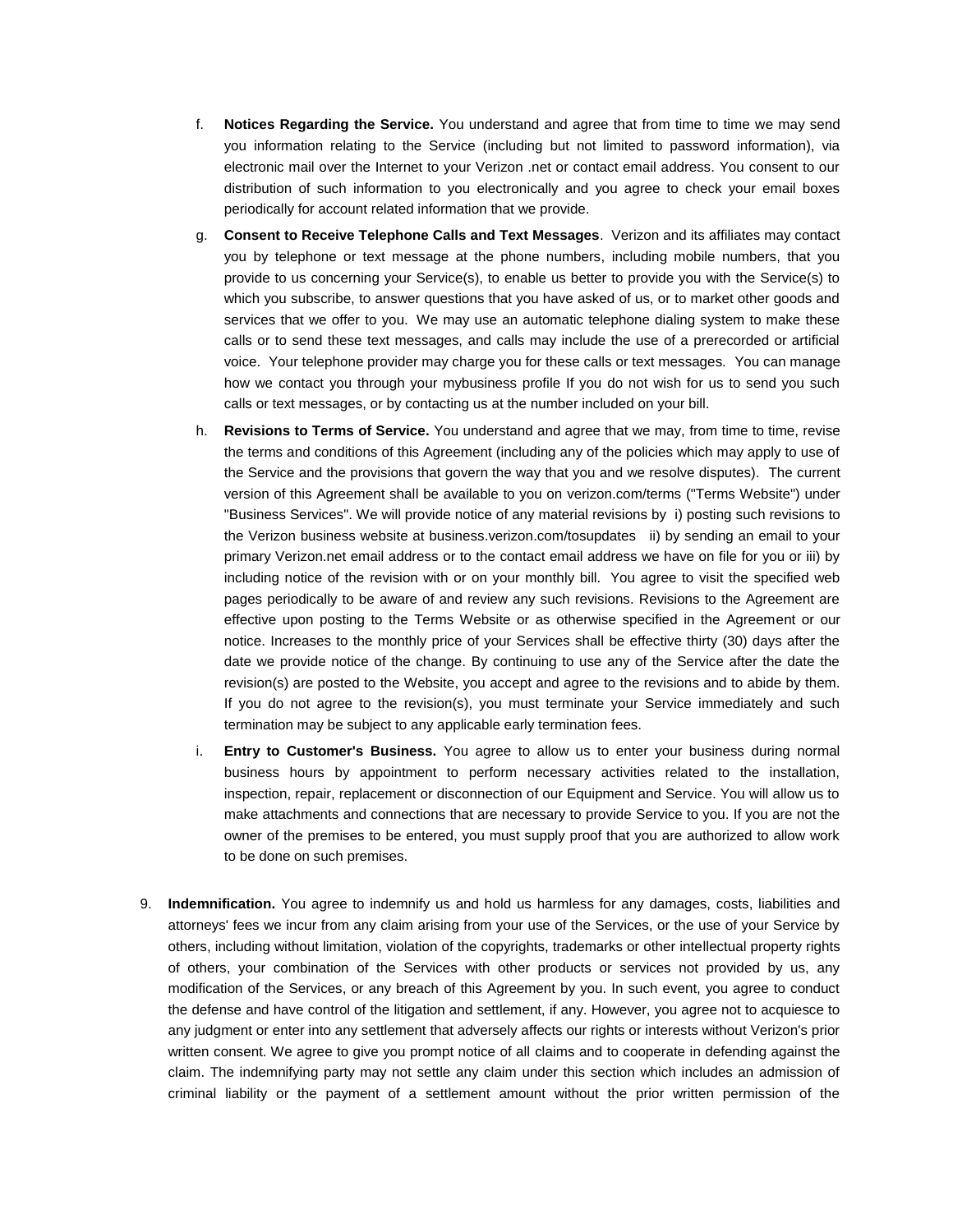indemnified party. THE PARTIES DISCLAIM ANY IMPLIED WARRANTY OF NON-INFRINGEMENT, RELYING INSTEAD ON THE TERMS OF THIS SECTION.

#### 10. **Compliance with Laws.**

- a. **Generally.** You agree not to use, or permit others to use, the Service in ways that (i) violate any law or applicable regulation, this Agreement or our AUP or our other policies, (ii) infringe the rights of others, or (iii) interfere with the users, services, or equipment and software of our network or other networks. By way of example and not limitation, you agree not to distribute unsolicited advertising, chain letters or other unsolicited bulk electronic mail (i.e., spam); propagate computer worms, destructive programs or denial of service attacks or viruses; use a false identity; attempt to gain unauthorized entry to other computers, data or any site or network; distribute or store child pornography; distribute obscene or defamatory material over the Internet; or infringe copyrights, trademarks or other intellectual property rights. You further agree to comply with U.S. export laws concerning the transmission of technical data and other regulated materials via the Service. We reserve the right to suspend or terminate the Service (or any portion thereof) with or without notice if your use of the Service, in our sole judgment, violates this Agreement or our AUP, or otherwise adversely affects or threatens any Verizon network or service, customer or employee, or, if you are determined to be a repeat infringer under our repeat infringement policy set forth in our AUP.
- b. Providing Information about You in Response to Legal Process. We reserve the right to provide information about your account and your use of the Service to third parties as required or permitted by law (such as in response to a subpoena or court order), and to cooperate with law enforcement authorities in the investigation of any criminal or civil matter. Such cooperation may include, but is not limited to, monitoring of the Verizon network consistent with applicable law. In addition, Verizon is required by law to report any facts or circumstances reported to us or that we discover from which it appears there may be a violation of the child pornography laws. We reserve the right to report any appropriate information including the identity of users, account information, images and other facts to law enforcement and the National Center for Missing and Exploited Children.

#### 11. **Software Provided.**

- a. Verizon may provide to you, at no cost or for a fee, software owned by Verizon or its third party licensors, providers or suppliers in connection with the Services ("Software"). You may use the Software in object code form only, on the hardware on which it is installed, only as part of or for use with the Service and for no other purpose. The Software may be accompanied by an end user license agreement from Verizon or a third party. Your use of the Software is governed by the terms of that license agreement and by this Agreement, where applicable. You may not install or use any Software that is accompanied by or includes an end user license agreement unless you first agree to the terms and conditions of the end user license agreement.
- b. If the Software is not accompanied by an end user license agreement from Verizon or a third party, you are hereby granted a personal, revocable, non-exclusive, non-transferable license by Verizon or its third party licensors, providers or suppliers, to use the Software (and any corrections, updates and upgrades thereto), for the sole purpose of enabling you to use the Service.
- c. You agree that the Software is the confidential information of Verizon or its third party licensors, providers or suppliers, which you shall not disclose to others or use except as expressly permitted herein. The Software contains copyrighted material, trade secrets, patents, and proprietary information owned by Verizon or its third party licensors, providers, or suppliers. You may not decompile, reverse engineer, disassemble, attempt to discover any source code or underlying ideas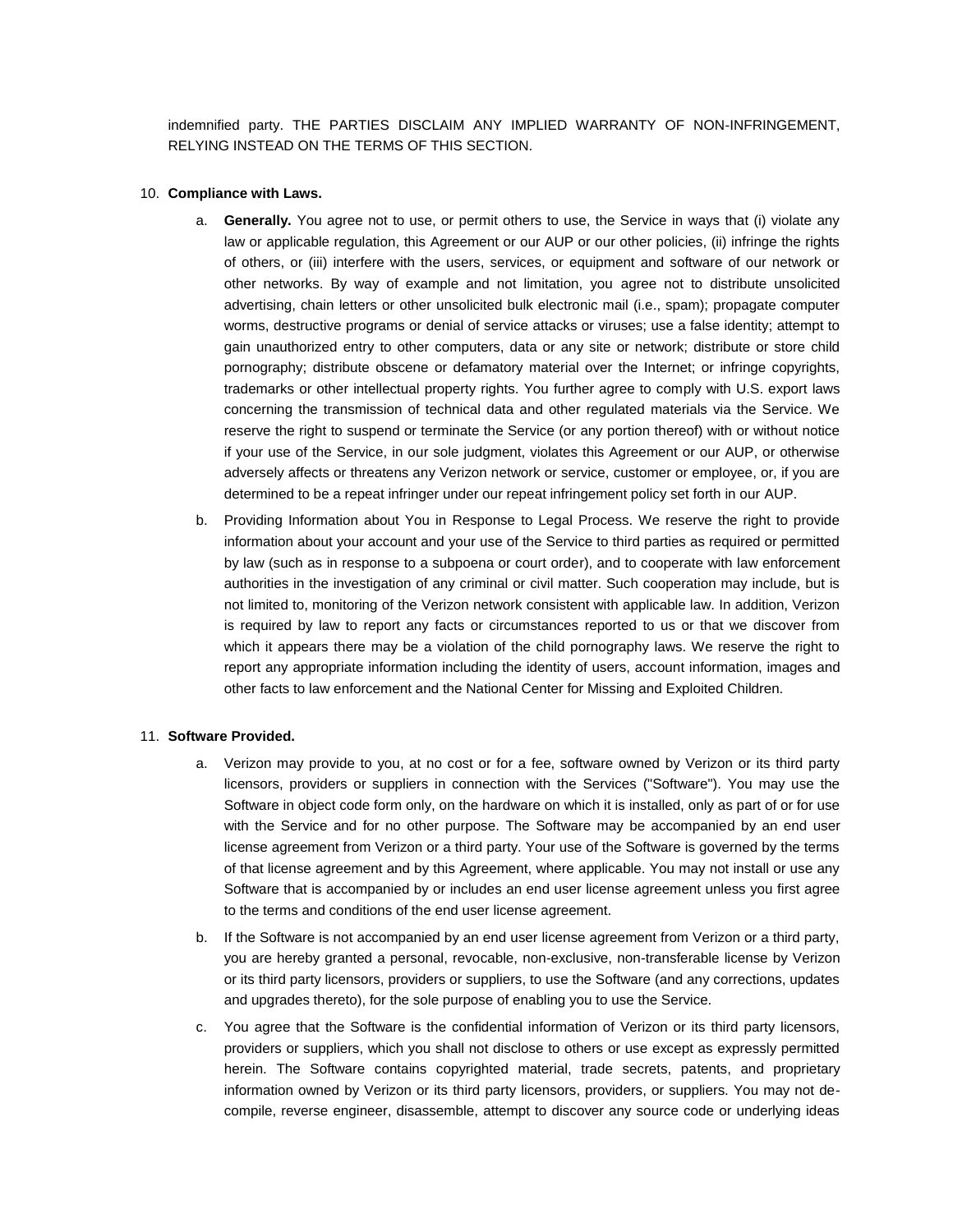or algorithms of the Software, otherwise reduce the Software to a human readable form, modify, rent, lease, loan, use for timesharing or service bureau purposes, reproduce, sublicense or distribute copies of the Software, or otherwise transfer the Software to any third party. You may not remove or alter any trademark, trade name, copyright or other proprietary notices, legends, symbols, or labels appearing on or in copies of the Software. You are not granted any title or rights of ownership in the Software. You acknowledge that this license is not a sale of intellectual property and that Verizon or its third party licensors, providers or suppliers continue to own all right, title and interest, including but not limited to all copyright, patent, trademark, trade secret, and moral rights, to the Software and related documentation, as well as any corrections, updates and upgrades. The Software may be used in the United States only, and any export of the Software is strictly prohibited. We reserve the right to update or change the Software from time to time and you agree to cooperate in performing such steps as may be necessary to install any updates or upgrades to the Software.

- d. IF AT ANY TIME DURING THE TERM OF THIS AGREEMENT VERIZON PROVIDES YOU WITH FREE OR FOR-FEE SOFTWARE OR EQUIPMENT, INCLUDING WITHOUT LIMITATION, CLIENT AND/OR NETWORK SECURITY SOFTWARE, YOU AGREE THAT YOUR SOLE RIGHT TO RECOURSE, IF ANY, INCLUDING BUT NOT LIMITED TO DAMAGES FOR FAILURE OF SUCH SOFTWARE TO PERFORM OR FOR PERSONAL INJURY OR DATA LOSS, IS AGAINST THE MANUFACTURER OF SUCH SOFTWARE OR PERIPHERAL EQUIPMENT.
- e. Verizon provides technical assistance and support for the Software in accordance with its policies. Unless otherwise provided, Verizon does not provide technical assistance or support for third party Software. Technical assistance or support with regard to third party software provided by the Software supplier is provided in accordance with such third party's policies or other terms.
- f. Your license to use the Software shall remain in full force and effect during the Initial Term and any renewal terms, unless and until it is terminated by Verizon, its third party licensors, providers or suppliers, or until this Agreement expires or is terminated.
- g. Other Third Party Agreements. You agree to comply with the terms of service that apply to any websites or other services you access on the Internet and agree that the third party provider of such services (and not Verizon) is solely responsible for the delivery of its services(s) to you and your use of them. Third party services include, but are not limited to, portal, music, video, auction, security, financial, gaming, storage and photography services, whether or not Verizon has made such services available to you. Violations of such third party provider's terms of service may, in Verizon's sole discretion, result in the termination of your Service. You further agree to indemnify, defend and hold Verizon harmless from and against any claims or liabilities that may result from your use of such third party services.
- h. All title and intellectual property rights (including without limitation, copyrights, patents, trademarks and trade secrets) in and to the Verizon Web Sites (including but not limited to, related software, images, photographs, animations, video, audio, music, text, and Content), are owned by Verizon, its affiliates or licensors. All title and intellectual property rights in and to the information and Content which may be accessed through use of the Verizon Web Sites are the property of the respective content owner and may be protected by applicable copyright or other intellectual property laws and treaties. This Agreement does not grant you any rights to use such Content, nor does it grant any rights to the Verizon Web Sites, other than the right to the Verizon Web Sites according to the terms of the Agreement.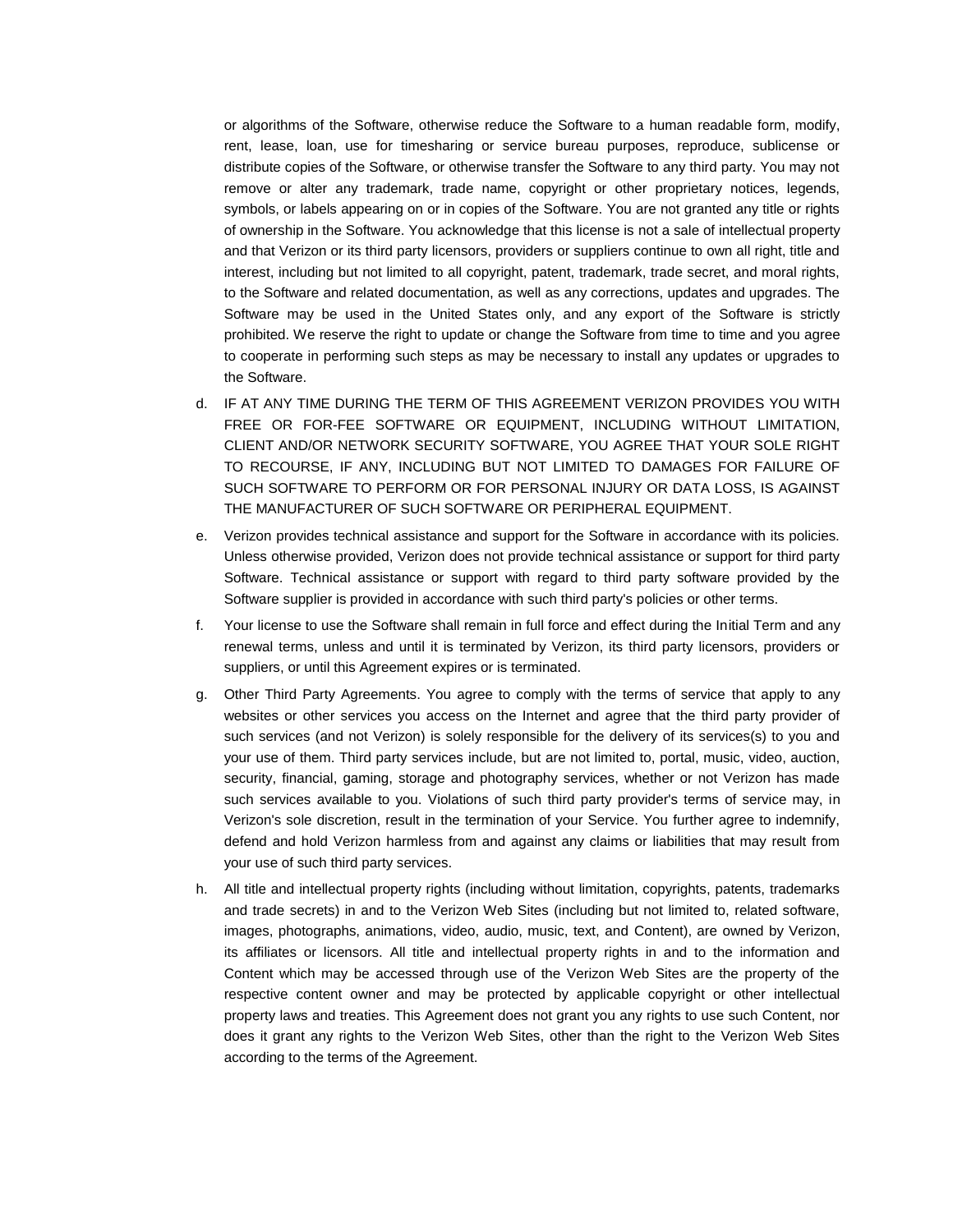12. **Return of Equipment, Deletion of Software and Deletion of Data Upon Termination of Service.** If your Business Internet Service is terminated for any reason prior to the end of the first twelve months of service and you received Equipment, you must return the Equipment to Verizon within 30 days, as instructed by Verizon, or you will be charged for the Equipment. Except as set forth below, if your Fios Internet service is terminated for any reason and you received Equipment, you must return the Equipment to Verizon within 30 days, as instructed by Verizon, or you will be charged for the Equipment. Failure to return any Equipment you received from Verizon, or returning Equipment in a damaged condition (subject only to reasonable wear and tear), will result in the imposition of an Equipment fee that may be substantial. You are not required to return to Verizon any devices, such as routers, that have been designated as Retired. A list of Retired devices can be found at [verizon.com/BizRetired.](https://www.verizon.com/support/smallbusiness/tv/fiostv/general+support/account+issues/questionsone/retiredequipment.htm) If the Equipment is affixed with a label which includes the following (or similar) message, "PROPERTY OF VERIZON. DO NOT REMOVE FROM PREMISES," then you must not return the Equipment and you will not be charged an Equipment fee as long as the Equipment is left in place in reasonable condition (subject only to reasonable wear and tear). You must also cease use of all Software provided and immediately delete such Software from your computer. YOU AGREE THAT IF YOUR SERVICE IS TERMINATED FOR ANY REASON, VERIZON HAS THE RIGHT IMMEDIATELY TO DELETE ALL DATA, FILES AND OTHER INFORMATION (INCLUDING EMAILS, ADDDRESS BOOK AND WEB STORAGE CONTENT) STORED IN OR FOR YOUR ACCOUNT WITHOUT FURTHER NOTICE TO YOU.

#### 13. **Customer Equipment; Service Performance; Email Security; Backup and Maintenance.**

- a. **Customer Equipment.** You are solely responsible for obtaining, installing, configuring, and maintaining suitable equipment and software, including any necessary system or software updates, patches or other fixes, which are or may become necessary to access the Service, and to operate your computer. The preceding obligations apply regardless of whether Verizon or a third party provided the software or hardware to you. Only the manufacturer's warranties included with any hardware or software provided by us shall apply. Hardware (routers or other equipment) provided is new or fully inspected and tested return unit under full warranty.
- b. **Service Availability and Performance.** The Service you select may not be available in all areas or at the rates, speeds, or bandwidth generally marketed, and some locations will not qualify for the Service even if initial testing showed that your line was qualified. We will provision qualified Business Internet lines at the maximum line rate available to your location based on our standard line qualification procedures, unless you have selected a level of service with a lower maximum line rate. You understand that fiber and DSL bandwidth is provided on a per line basis, and that the speed and bandwidth available to each computer or device connected to the network will vary depending upon the number and types of computers or devices using the Service and the type of use (e.g. streaming media or downloading larger files), as well as based on network congestion and the speed of servers you access on the Internet, among other factors. The speed of the Service will vary based on network or Internet congestion, your computer configuration, your use of Fios TV video on demand service, if applicable, the condition of your telephone line and the wiring inside your location, among other factors. We and our suppliers reserve the right, at any time, with or without prior notice to you, to restrict or suspend the Service to perform maintenance activities and to maintain session control.
- c. **Email Security.** Verizon reserves the right in our sole discretion to provide the level of security we deem appropriate to safeguard our network and customers, and other Internet users, against Internet threats or abuses, including without limitations, viruses, spam, phishing, identity theft and any other potentially disabling or harmful threat or abuse. These security measures may include but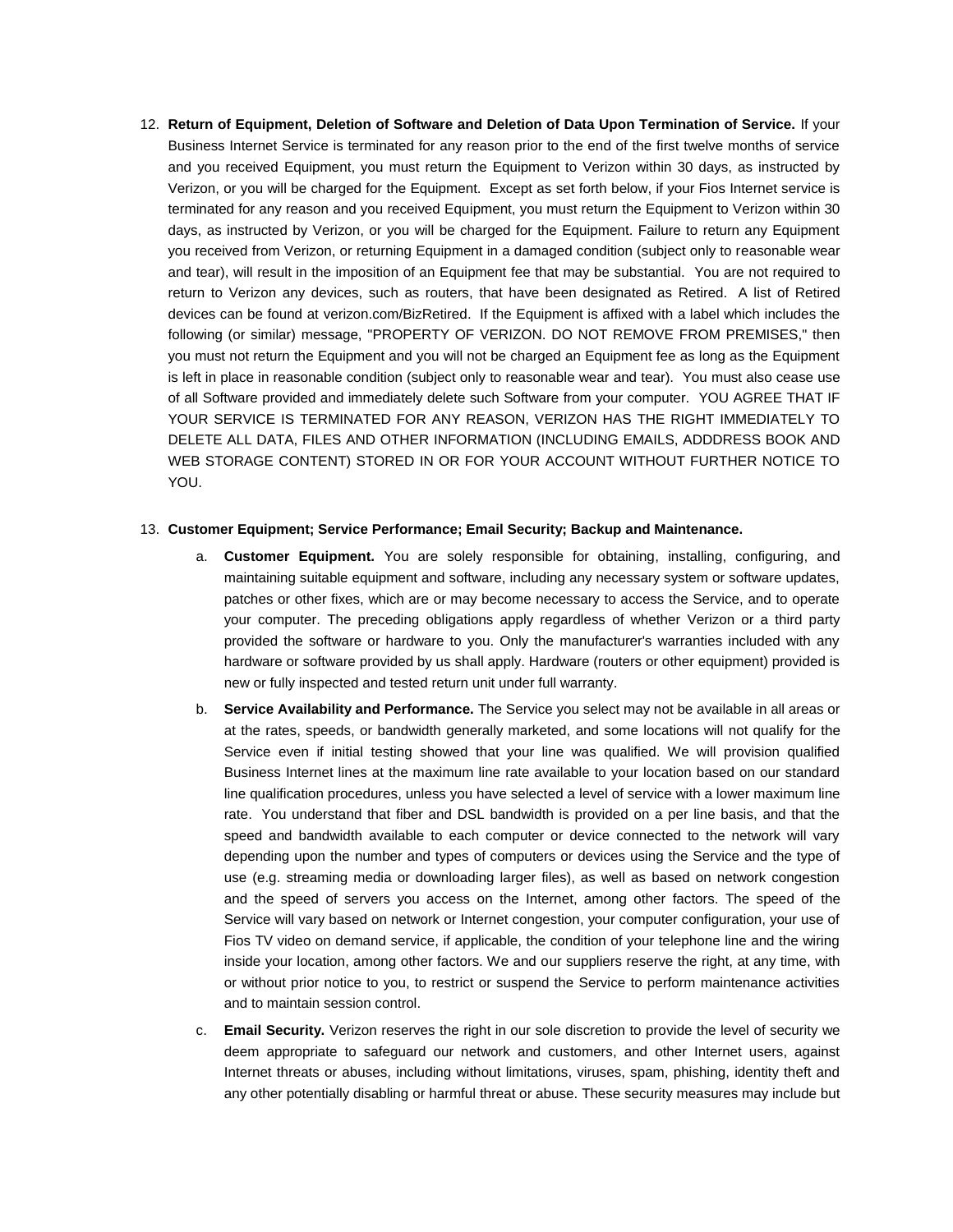are not limited to, the use of firewalls and blocklists to block potentially harmful or abusive emails or attachments, anti-spam filters anti-virus or anti-spyware software, or blocking selected ports. Such activities may result in the blocking, filtering or non-delivery of legitimate and non-legitimate email sent to or from your email account. By using any Verizon-provided email service, you agree that delivery and receipt of email is not guaranteed and to Verizon's use of such Internet and email security measures we in our sole discretion deem appropriate.

- d. **Verizon Backup and Maintenance.** Verizon may use, copy, display, store, transmit, translate, rearrange, reformat, view and distribute your information to multiple Verizon servers. Verizon may access, copy, block or remove any Content stored on your Service, whether pursuant to a subpoena or otherwise. We do not guarantee that these procedures will prevent the loss of, alternation of, or the improper access to, your information.
- 14. **Termination.** To the extent permitted by applicable law, you or Verizon may terminate the Service at any time and for any reason. Termination by you will be effective on the last day of that month's billing cycle, and you are responsible for all charges incurred through that date. Installation or set-up fees paid at the initiation of the Service, if any, are not refundable. Termination by us will be effective on the last day of that month's billing cycle, and you are responsible for all charges incurred through that date. Upon termination for any reason, you will be responsible for payment of all outstanding account balances and charges accrued through the date of termination, and, if such termination is by you, any applicable early termination fee. If a termination is a result of violation by you of the terms of this Agreement, you may also be liable to pay an early termination fee. We reserve the right, but assume no obligation, to suspend performance immediately if you are more than thirty (30) calendar days overdue in payments or if, in our reasonable judgment, you have violated any provision of this Agreement, including our AUP. We may, at our sole discretion, refuse to accept your subsequent request for Service following a termination or suspension of your use of the Service. If your Service is terminated for any reason, you may be required to pay a reconnection fee or additional deposit before the Service is reactivated.
- 15. **Monitoring of System Performance.** Verizon automatically measures and monitors network performance and the performance of your Internet connection in order to improve the level of Service. Verizon also will access and record information about your computer's settings in order to provide customized technical support. You agree to permit us to access your computer's settings in order to provide customized technical support. You agree to permit us to access your computer, Equipment and any other equipment used to provide or receive the Service and to monitor, adjust and record such data, profiles and settings for the purpose of providing the Service. You also consent to Verizon's monitoring of your Internet connection and network performance, and to our accessing and adjusting your computer, Equipment and any other equipment settings, as they relate to the Service, Software, or other services, which we may offer from time to time. Verizon does not share information collected for the purpose of network or computer performance monitoring or for providing customized technical support outside of Verizon or its authorized vendors, contractors and agents.
- 16. **Government Entities.** Use, duplication or disclosure by any Government entity is subject to restrictions set forth, as applicable, in subparagraphs (a) through (d) of the Commercial Computer-Restricted Rights clause at FAR 52.227-19, FAR 12.212, DFARS 227.7202, or in subparagraph (c)(1)(ii) of the Rights in Technical Data and Computer Software clause of DFARS 252.227-7013, and in similar clauses in the NASA FAR Supplement. Contractor/manufacturer is Verizon or its third party licensors, providers and suppliers. The use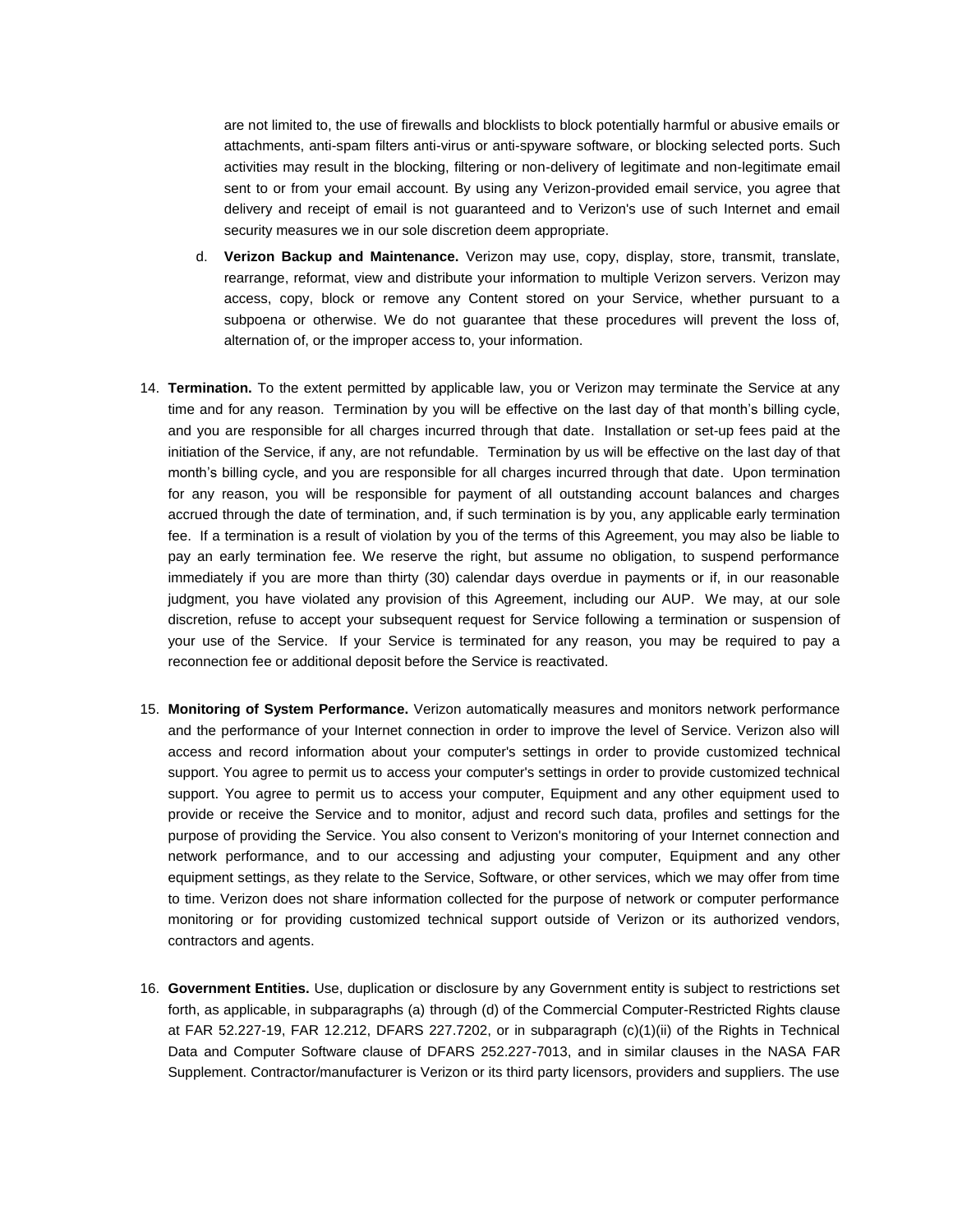of Software and documentation is further restricted in accordance with the terms of this Agreement, or any modification.

## 17. **Resolution of Disputes.**

- a. The parties desire to resolve disputes arising out of this Agreement without litigation. Accordingly, except for action seeking a temporary restraining order or injunction related to the purposes of this Agreement, or suit to compel compliance with this dispute resolution process, the parties agree to use the following alternative dispute resolution procedure as their sole remedy with respect to any controversy or claim arising out of or relating to this Agreement or its breach. The parties further agree that this Agreement does not permit class arbitration, even if the procedures or rules of the American Arbitration Association (or other dispute resolution organization or body) would otherwise permit it.
- b. At the written request of a party, each party will appoint a knowledgeable, responsible representative to meet and negotiate in good faith to resolve any dispute arising under this Agreement. The parties intend that these negotiations be conducted by non-lawyer, business representatives. The location, format, frequency, duration, and conclusion of these discussions shall be left to the discretion of the representatives. Upon agreement, the representatives may mutually agree to utilize other alternative dispute resolution procedures such as mediation to assist in the negotiations. Discussions and correspondence among the representatives for purposes of these negotiations shall be treated as confidential information developed for purposes of settlement, exempt from discovery and production, which shall not be admissible in the arbitration described below or in any lawsuit without the concurrence of all parties. Documents identified in or provided with such communications that are not prepared for purposes of the negotiations are not so exempted and may, if otherwise admissible, be admitted in evidence in the arbitration or lawsuit.
- c. If the negotiations do not resolve the dispute within sixty (60) calendar days of the initial written request, and the amount in controversy exceeds five thousand (\$5,000.00) dollars or the jurisdictional limit for small claims court in the jurisdiction in which service is provided (whichever is less), the dispute shall be submitted to binding arbitration by a single arbitrator pursuant to the Commercial Arbitration Rules of the American Arbitration Association. A party may demand such arbitration in accordance with the procedures set out in those rules. Discovery shall be controlled by the arbitrator and shall be permitted to the extent set out in this section. Each party may submit in writing to a party, and that party shall so respond, to a maximum of any combination of twentyfive (25) (none of which may have subparts) of the following: interrogatories, demands to produce documents and requests for admission. Each party is also entitled to take the oral deposition of one (1) individual representing another party. Additional discovery may be permitted upon mutual agreement of the parties. The arbitration hearing shall be commenced within sixty (60) calendar days of the demand for arbitration. The arbitration shall be held in the county where Service is provided to you by Verizon. The arbitrator shall control the scheduling so as to process the matter expeditiously. The parties may submit written briefs. The arbitrator shall rule on the dispute by issuing a written opinion within thirty (30) calendar days after the close of hearings. The times specified in this section may be changed upon mutual agreement of the parties or by the arbitrator upon a showing of good cause. Judgment upon the award rendered by the arbitrator may be entered in any court having jurisdiction.
- d. If the negotiations do not resolve the dispute within sixty (60) calendar days of the initial written request, and the amount in controversy does not exceed five thousand (\$5,000.00) dollars or the jurisdictional limit for small claims court in the jurisdiction is which service is provided (whichever is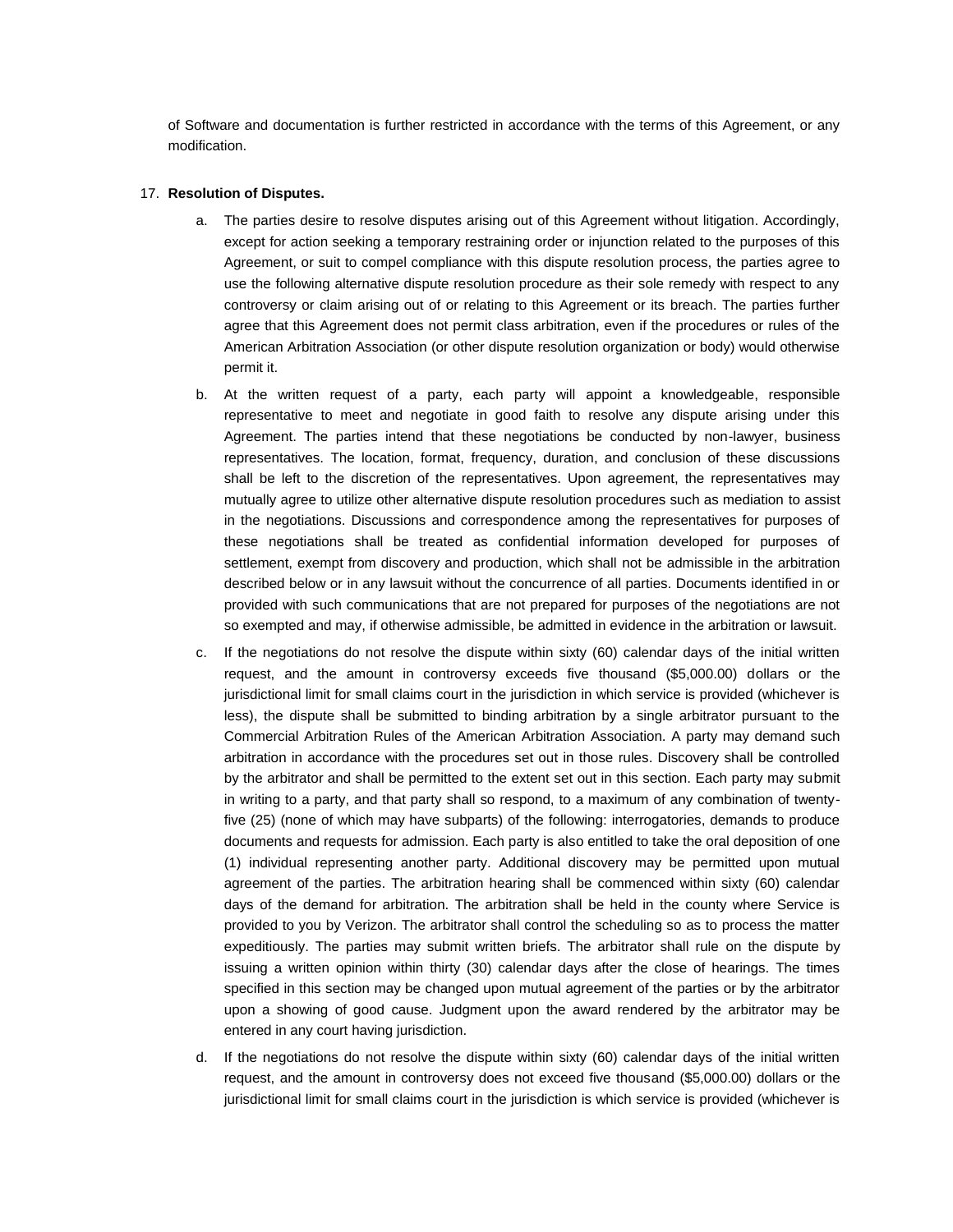less), the dispute may be submitted to small claims court in the jurisdiction in which service is provided for resolution in accordance with its rules and procedures.

- e. Each party shall bear its own costs of these procedures. A party seeking discovery shall reimburse the responding party the costs of production of documents (to include reasonable search time and reproduction costs). The parties shall equally split the fees of the arbitration and the arbitrator.
- 18. **Limitation of Liability.** IN NO EVENT SHALL VERIZON OR ITS THIRD PARTY LICENSORS, PROVIDERS OR SUPPLIERS BE LIABLE TO YOU FOR (A) ANY PUNITIVE, SPECIAL, CONSEQUENTIAL, INCIDENTAL OR INDIRECT DAMAGES INCLUDING WITHOUT LIMITATION, LOST PROFITS OR LOSS OR DAMAGE TO DATA ARISING OUT OF THE USE OR INABILITY TO USE SERVICES, EVEN IF WE HAVE BEEN ADVISED OF THE POSSIBILITY OF SUCH DAMAGES, OR (B) ANY CLAIMS AGAINST YOU BY ANY THIRD PARTY.
- 19. **Limitation of Damages.** OUR AGGREGATE LIABILITY TO YOU FOR ANY CAUSE OF ACTION OR CLAIM WHATSOEVER, INCLUDING, BUT NOT LIMITED TO, ANY NON-INSTALLATION, SECURITY BREACH, FAILURE OR DISRUPTION OF SERVICES PROVIDED UNDER THIS AGREEMENT, REGARDLESS OF THE FORM OF ACTION, WHETHER IN CONTRACT OR TORT, OR OTHERWISE, SHALL NOT EXCEED A PRO RATA CREDIT FOR THE MONTHLY FEES (EXCLUDING ALL TAXES) YOU HAVE PAID TO VERIZON FOR THE SERVICE DURING THE SIX (6) MONTH PERIOD PRIOR TO WHEN SUCH CLAIM AROSE. SOME JURISDICTIONS DO NOT PERMIT THE EXCLUSION OF CERTAIN WARRANTIES OR THE LIMITATION OR EXCLUSION OF CONSEQUENTIAL OR INCIDENTAL DAMAGES. IN THESE JURISDICTIONS OUR LIABILITY SHALL BE LIMITED TO THE MAXIMUM EXTENT PERMITTED BY LAW.
- 20. **Third Party Beneficiaries.** ALL LIMITATIONS AND DISCLAIMERS STATED IN THIS AGREEMENT ALSO APPLY TO VERIZON'S THIRD PARTY LICENSORS, PROVIDERS AND SUPPLIERS AS THIRD PARTY BENEFICIARIES OF THIS AGREEMENT, including but not limited to Visicom Media, Inc., McAfee Inc., Echoworx Corporation, Synchronoss Technologies, Inc., Plum Choice, Inc., and DigiData Corporation, each of which is a third party beneficiary of this Agreement capable of enforcing its terms independently from Verizon.

### 21. **IP Addresses and Domain Name Registration.**

- a. **IP Addresses.** Upon expiration, cancellation or termination of this Agreement for any reason, you agree to return to us any IP addresses or address blocks assigned to you by us. If we deem it necessary, you may be required to renumber the IP addresses assigned to you by us.
- b. **Domain Name Registration; Ownership Verification.** Independent Third Party Domain Name Vendors ("TPDNVs") who are ICANN accredited registrars provide domain name registration services. You hereby authorize Verizon or its licensors if requested, to transfer in or acquire your selected domain name from a TPDNV. Verizon does not guarantee that your choice of names is or will continue to be available for use as a domain name. In order to receive a domain name, you must agree and remain agreeable through the use of the domain name, to the TPDNVs' terms of service which the TPDNV may change at any time in their sole discretion. You understand that you will be subject to a separate contractual relationship between you and the TPDNV, and that you, and not Verizon or its licensors or its affiliates, are responsible for all liability and obligations in connection with that relationship. For more information, please see the Domain Name Services Agreement located at [http://business.verizon.com/verizondomainname.](http://business.verizon.com/verizondomainname)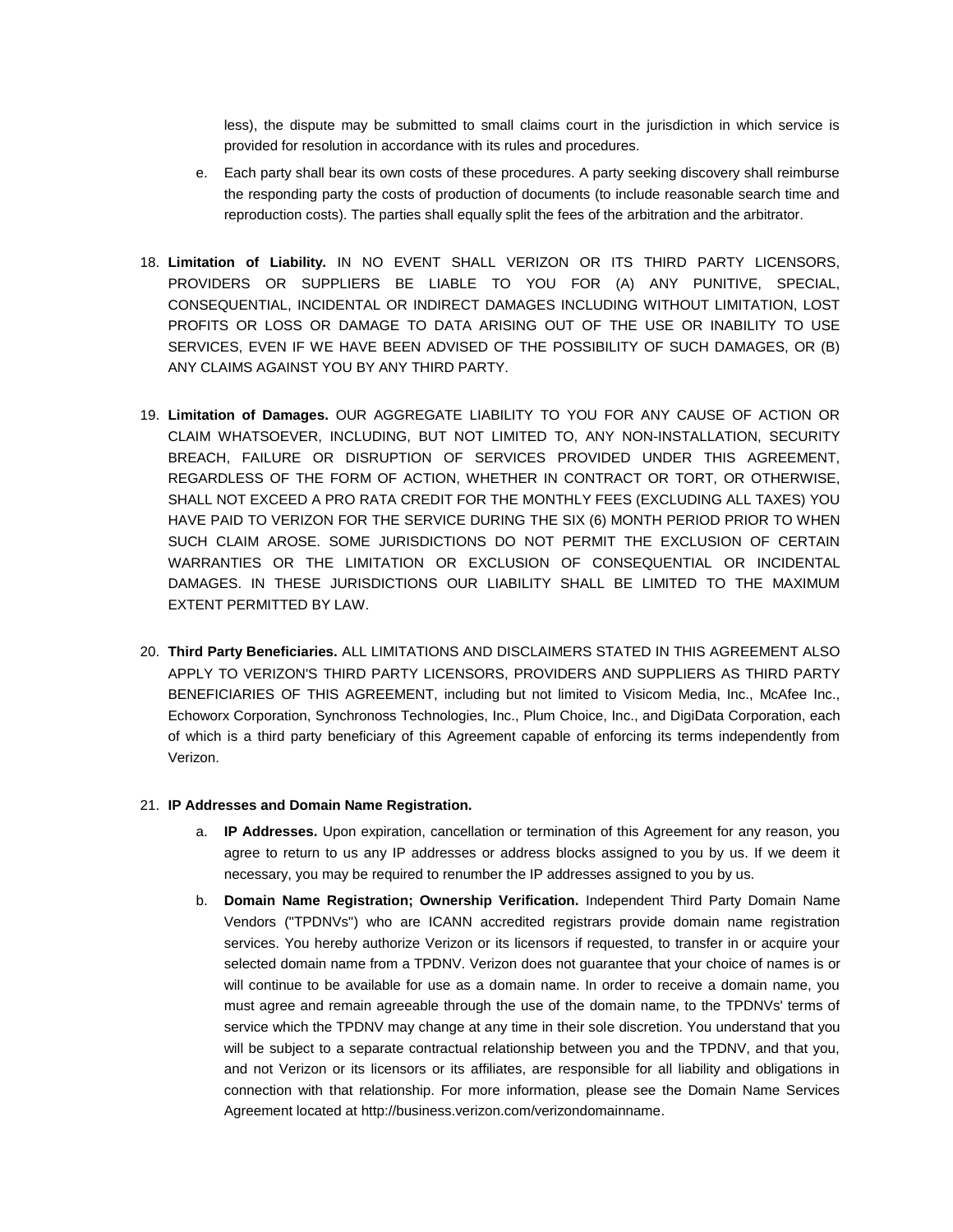- c. Except as otherwise provided by your Service or Bundled Service plan, all fees associated with domain name registration and periodic maintenance or renewal of domain names, are your responsibility. Verizon will bill such fees to you on a monthly basis until such time that you notify Verizon that you no longer wish for Verizon to be the administrative contact for your domain. Prior to providing the Service to you, Verizon will verify that you own or control the domain names you specify. If you do not own or control the domain names, then Verizon will have no obligation to provide you with the Service.
- 22. **Force Majeure.** If the performance of any obligation hereunder is interfered with by reason of any circumstance beyond our reasonable control, including but not limited to acts of God, labor strikes and other labor disturbances, power surges or failures, or the act or omission of any third party, we shall be excused from such performance to the extent necessary, provided that we shall use reasonable efforts to remove such causes of nonperformance.
- 23. **Publicity.** Customer shall not use any trademark, trade name, trade dress or any name, picture or logo which is commonly identified with Verizon or its affiliates, or from which any association with Verizon or its affiliates may be inferred or implied, in any manner without the prior written permission of Verizon.
- 24. **Choice of Law. Except as otherwise required by law, you and Verizon agree that the substantive laws of the state in which your Service location is situated, without reference to its principles of conflicts of laws, will be applied to govern, construe and enforce all of the rights and duties of the parties arising from or relating in any way to the subject matter of this Agreement. EXCEPT AS EXPRESSLY SET FORTH IN SECTION 17 OF THIS AGREEMENT, YOU AND VERIZON CONSENT TO THE EXCLUSIVE PERSONAL JURISDICTION OF AND VENUE IN A COURT LOCATED IN FAIRFAX COUNTY, VIRGINIA FOR ANY SUITS OR CAUSES OF ACTION CONNECTED IN ANY WAY, DIRECTLY OR INDIRECTLY, TO THE SUBJECT MATTER OF THIS AGREEMENT OR TO THE SERVICE. Except as otherwise required by law, including Virginia laws relating to consumer transactions, any cause of action or claim you may have with respect to the Service must be commenced within one (1) year after the claim or cause of action arises or such claim or cause of action is barred.**
- 25. **Miscellaneous.** The terms and conditions of this Agreement supersede all previous agreements, proposals or representations related to the Service. You may not assign this Agreement without our prior written consent. We may freely assign this Agreement. If you terminate Service at your location, your existing Term Plan cannot be carried over to a new location. Any changes to this Agreement, or any additional or different terms in your purchase orders, acknowledgments or other documents, will not be effective unless expressly agreed to in writing by us. Any notices or demands or other communications under the terms of this Agreement or under any statute must be communicated in writing. Unless otherwise specified in this Agreement, notices to us must be made to the attention of the Legal Department and sent to the address\* listed below by first class U.S. mail, or nationally recognized overnight express courier. Notices shall be deemed to have been given on receipt if delivered by overnight express courier or three (3) days after delivery to the United States Postal Service if mailed. Notices to you will be sent either to your billing or email address on file with Verizon or in the manner set forth in Section 8 (e) above. If any of the terms or conditions in this agreement are properly found to be invalid or unenforceable by a court or government body of competent jurisdiction, the remaining terms or conditions of this agreement shall not be affected by the finding and shall continue to apply as necessary to reflect the original intention of the parties. Verizon's failure at any time to enforce any provision of this Agreement or any right or remedy available hereunder or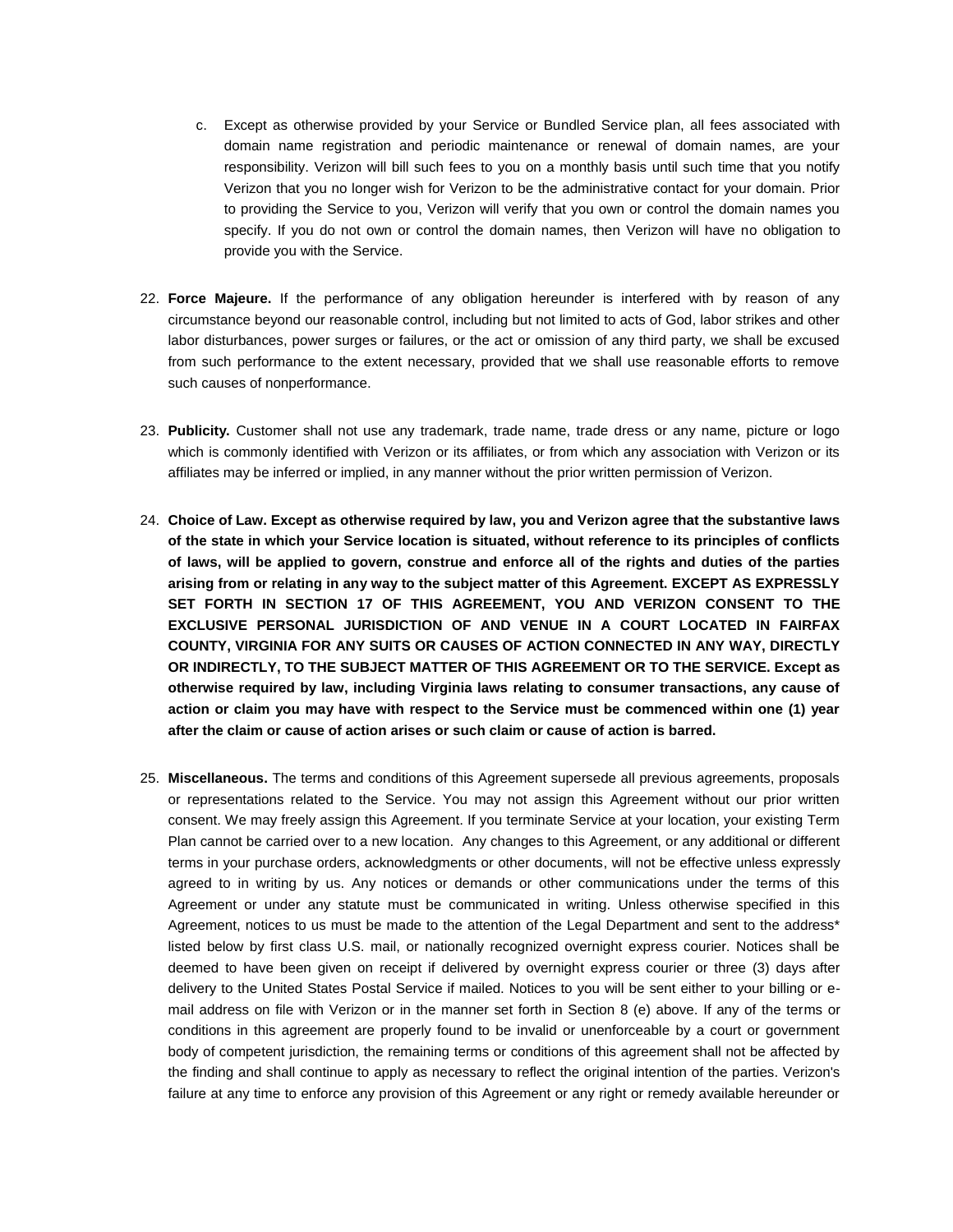at law or equity, or to exercise any option herein provided shall in no way be construed to be a waiver of such provision, right, remedy or option or in any other way affect the validity of this Agreement. The exercise by Verizon of any rights, remedies or options provided in this Agreement or at law or equity shall not preclude or prejudice Verizon from exercising thereafter the same or any other rights or remedies or options.

Verizon Online LLC 22001 Loudoun County Parkway MS: E1-3-218, Legal Department Ashburn, VA 20147

## **ATTACHMENT A**

#### **PLEASE READ THEM CAREFULLY**

The following terms and conditions apply to the specific Features and /Value Added Services described below and are in addition to those set forth in the Agreement. The terms and conditions of the Agreement are attached hereto and incorporated herein by reference. In the event of a conflict between the terms stated in this Attachment A and those in the Agreement, the terms of the Agreement will control. All defined terms in this Attachment A will have the same meaning as set forth in the Agreement unless otherwise defined below.

## 1. **Verizon (Domain Name) Email Service ("EM Service").**

- a. **Service Description.** EM Service is separate from the Verizon.net email service and provides you with business email services and includes domain name services. Use of EM Service is subject to Verizon's email and anti-spam policies, including limitations on the number and /or size of email messages that may be sent during a given time period, or the number of recipients of a particular email. EM Service does not include Internet access or other interLATA transport services.
- b. **Service Level Guarantee and Limited Remedy.** No Service Level Guarantee is applicable to promotional accounts or EM Services provided to you at no charge or for basic level email accounts purchased by you. YOUR SOLE AND EXCLUSIVE REMEDY FOR ANY FAILURE OR DEFECT OF EM SERVICE IS LIMITED TO ANY CHARGES PAID BY YOU FOR EM SERVICE.
- c. **Renewal.** You may renew the EM Service associated with Business Internet Service by calling 1- 888-649-9500 or 1-888-244-4440 for Fios Service before the expiration of your EM Service Term Plan. If your EM Service Term Plan expires before it has been renewed, then we may elect to continue to provide you with the EM Service on a month-to-month basis, at our then-current undiscounted list price, until the EM Service has been renewed in writing or terminated.
- d. **Service Cancellation.** You may cancel the EM Service at any time by providing us thirty (30) calendar days prior written notice. In the event you wish to cancel your EM Service, you may do so by calling 1-888-649-9500 if associated with Business Internet Service or 1-888-244-4440 for Fios Service. If you cancel during your Term Plan, you agree to pay us: (a) all Service fees accrued as of the cancellation date and (b) a termination charge equal to fifty percent (50%) of the applicable monthly rate times the number of months remaining in your Term Plan. You are responsible in all cases for the full amount of telephone company circuit cancellation charges incurred by you as a result of your cancellation.
- e. **Billing.** We will invoice you on a monthly basis, based on the average number of mailboxes in service for the previous calendar month based on the daily number of mailboxes in service (excluding email accounts provided to you at no charge).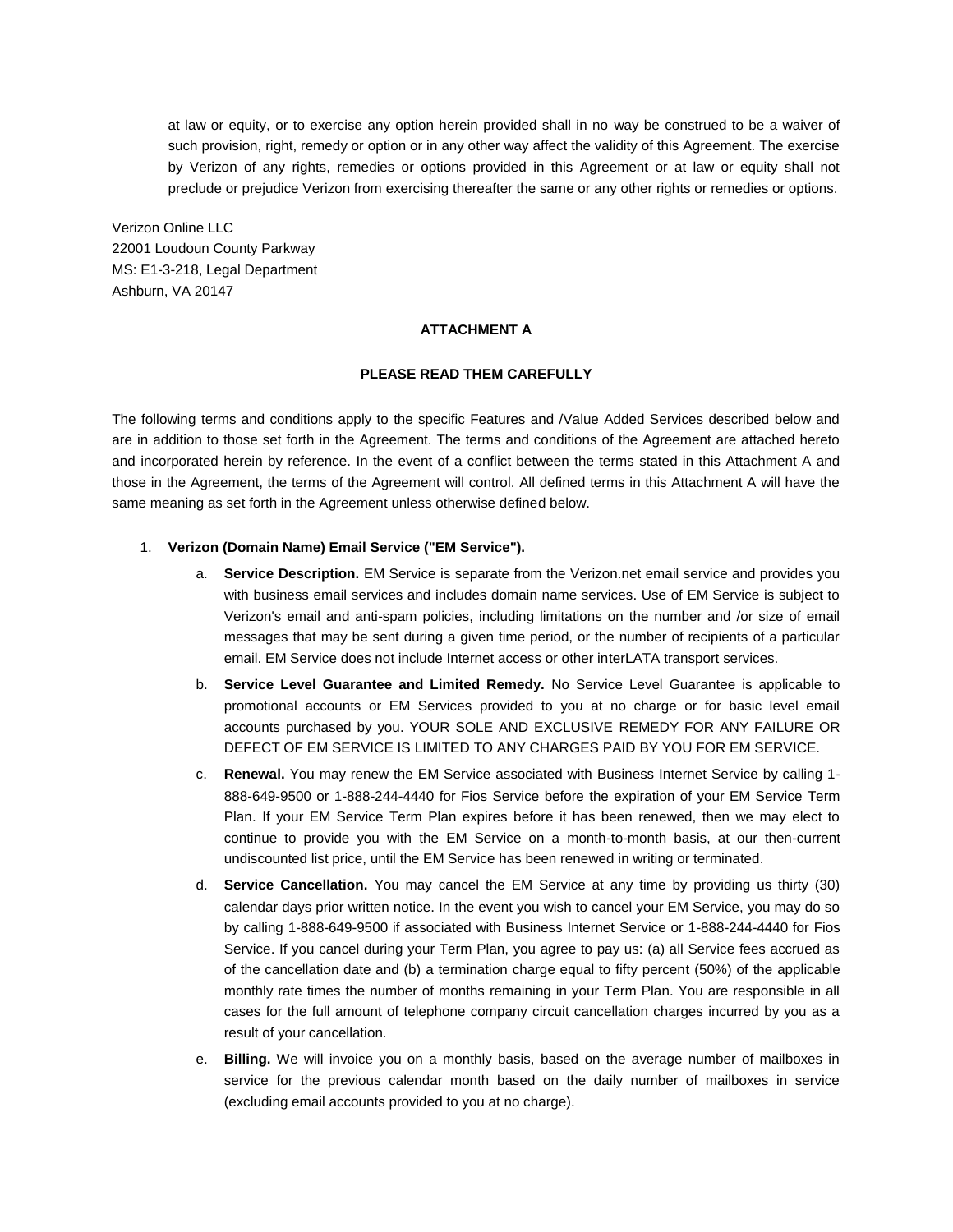f. **Email Security.** The Email Security provisions in Section 13 (c) apply to the EM Service. **By using the EM Service (or any Verizon-provided email service), you agree that email delivery and receipt is not guaranteed and to Verizon's use of such Internet and email security measures we in our sole discretion deem appropriate.**

## 2. **Storage Services.**

- a. **Service Description.** Cloud storage services, including service that may be marketed as Verizon Online Backup and Sharing or Verizon Cloud ("Storage Services") may be made available to you as an optional feature or additional service. Storage Services permit you to store, manage and access content you have created or that you have the legal right to access and copy on multiple platforms or devices ("Data"). The Data you may store, retrieve or back-up may depend on a number of factors including the type of content and the device you use (e.g. PC, tablet, smartphone). Additional terms and conditions applicable to Storage Services that are included in User Guides and Policies posted on the Website are incorporated by reference and also govern your use.
- b. **Data.** You are solely responsible for all Data that you (including your employees, contractors and agents) store or retrieve using any Storage Service. You represent and warrant that you own or have all necessary licenses, rights, consents and permissions (including but not limited to patent, trademark, trade secret, copyright and other proprietary rights i) to store the Data on the Storage Service and to permit access to such Data by others and ii) to permit us to fully provide the facilities for the Storage Service and exercise the licenses you grant to us in this Agreement. By using the Storage Services, you grant us a fully paid, royalty-free, irrevocable and fully assignable and transferable worldwide license to provide facilities for and take all actions with respect to the Data as may be necessary or reasonable to facilitate or provide Storage Services. The license rights granted by you to us shall include all rights under applicable current and future patents, copyrights and trademarks owned, licensed or licensable by you to the extent required or reasonable for Verizon to provide Storage Services to you including, without limitation, i) storing and retrieving Data; ii) conforming to connecting networks' technical requirements and iii) transcoding Data into a viewable accessible format. We are not obligated to screen or monitor your Data but we reserve the right to do so and to remove any content as we deem warranted in our sole discretion, with or without notice to you. If you use the Storage Service via a Wi-Fi network, including use to transfer data between your mobile or other devices, you are solely responsible for ensuring the security of the Wi-Fi network. We are not responsible for any loss of Data.
- c. **Compliance with Legal Standards** YOU ACKNOWLEDGE AND AGREE THAT THE STORAGE SERVICE IS IMPLEMENTED WITHOUT SPECIFIC CONTROLS THAT MAY GENERALLY BE REQUIRED OR CUSTOMARY FOR CUSTOMERS IN ANY PARTICULAR INDUSTRY AND ARE NOT DESIGNED TO SATISFY ANY SPECIFIC LEGAL OBLIGATIONS. YOU ARE SOLELY RESPONSIBLE FOR DETERMINING THAT THE STORAGE SERVICE SATISFIES ANY LEGAL, REGULATORY OR CONTRACTUAL OBLIGATIONS YOU MAY HAVE. YOU AGREE TO USE THE STORAGE SERVICES IN ACCORDANCE WITH ALL APPLICABLE LAWS AND NOT TO USE THE STORAGE SERVICES IN ANY MANNER THAT MAY IMPOSE LEGAL, REGULATORY OR CONTRACTUAL OBLIGATIONS ON VERIZON OTHER THAN THOSE WITH WHICH WE HAVE EXPRESSLY AGREED TO COMPLY IN THIS AGREEMENT WITHOUT LIMITING THE GENERALITY OF THE FOREGOING. YOU UNDERSTAND THAT YOU ARE NOT PERMITTED TO USE THE STORAGE SERVICES TO STORE OR TRANSMIT PROTECTED HEALTH INFORMATION AS DEFINED IN THE HEALTH INSURANCE PORTABILITY AND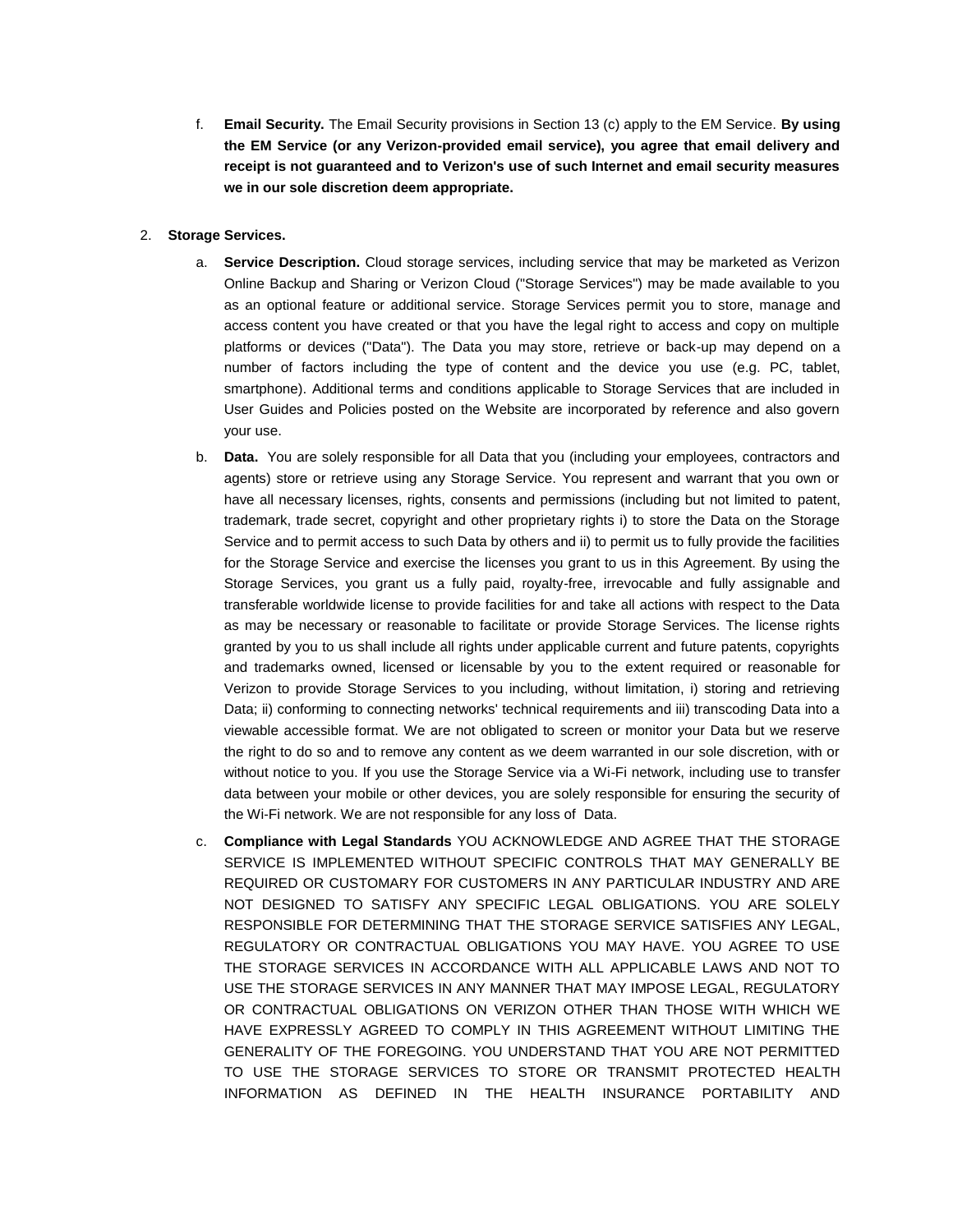ACCOUNTABILITY ACT OF 1996 ("HIPAA") AND IMPLEMENTING REGULATIONS (45 C.F.R. § 160.103) AND YOU AGREE NOT TO CAUSE, OR OTHERWISE REQUEST THAT VERIZON CREATE, RECEIVE, MAINTAIN OR TRANSMIT PROTECTED HEALTH INFORMATION FOR YOU OR ON YOUR BEHALF IN CONNECTION WITH THE SERVICES OR IN ANY MANNER THAT WOULD MAKE A VERIZON A BUSINESS ASSOCIATE (AS DEFINED AT 45 C.F.R. § 160.103) TO YOU.

- d. **Open Source Software.** The Software provided with Storage Services may contain programming, scripts, tools, modules, libraries, components, or other items that were developed using "open source" code (the "Open Source Software"). Open Source Software is provided to you under one or more open source license agreements that contain important information concerning ownership, terms of use, and rights, and restrictions for the applicable element of the Open Source Software. Copies of the Open Source License are available at www.verizonwireless.com/cloud/licensing. By obtaining, accessing, downloading and/or using Software or the Open Source Software, you agree that you have read, and understood, and will comply with, the terms and conditions of the applicable Open Source Licenses in addition to all other the terms applicable to Software under this Agreement.
- e. **Termination.** Notwithstanding any other provisions of this Agreement, in the event of a breach by you of any terms of this Agreement, Verizon reserves the right immediately to terminate your Storage Service account without notice. You agree that if your Storage Service is terminated for any reason, Verizon has the right to immediately delete all data, files, and other content or information stored on your account without further notice to you. It is your responsibility to remove or copy any content in your storage account prior to termination or cancellation; otherwise, it may be lost. Verizon will also delete archived data.
- f. **Use Requirements** for Free Storage Accounts ("Free Account"). If you sign up for a Free Account, you must actively use it. To "actively use" your account means to upload, download, backup or restore content to it. In the event you do not use your Free Account for a period of sixty (60) days or more, Verizon may cancel your Free Account. We will provide notice of cancellation by email to your primary verizon.net email address. Use of your Free Account within fourteen (14) calendar days of the date of your cancellation notice will reactivate your account. It is your responsibility to remove or copy any content in your Free Account prior to cancellation or termination; otherwise, it will be lost. Verizon may, at its election, also delete archived data.
- g. **Inactivity Disconnect Policy.** If your Storage Service is idle for fifteen minutes, it will be subject to automatic log-off. Your service may deemed idle if there appears to be no interactive, humangenerated data received from the remote user's computer system within fifteen (15) minute period. An automated check of email or pinging of the host or other server data will not be considered interactive or human generated. You will not be subject to automatic log-off if while you are accessing your account from a wireless device.

#### 3. **Internet Software Protection Services.**

a. **Service Description** for Verizon Internet Security Suite Powered by McAfee and Verizon Internet Security Suite Multi-Device Powered by McAfee ("VISS Powered by McAfee"), "VISS Multi-Device Powered by McAfee", Security and Privacy Single, and Security and Privacy Multi-Device. If you subscribe to VISS Powered by McAfee and VISS Multi-Device Powered by McAfee and Security and Privacy Single, and Security and Privacy Multi-Device, the following terms and conditions apply with respect to any and all software obtained by Verizon from its third party licensor, McAfee Inc.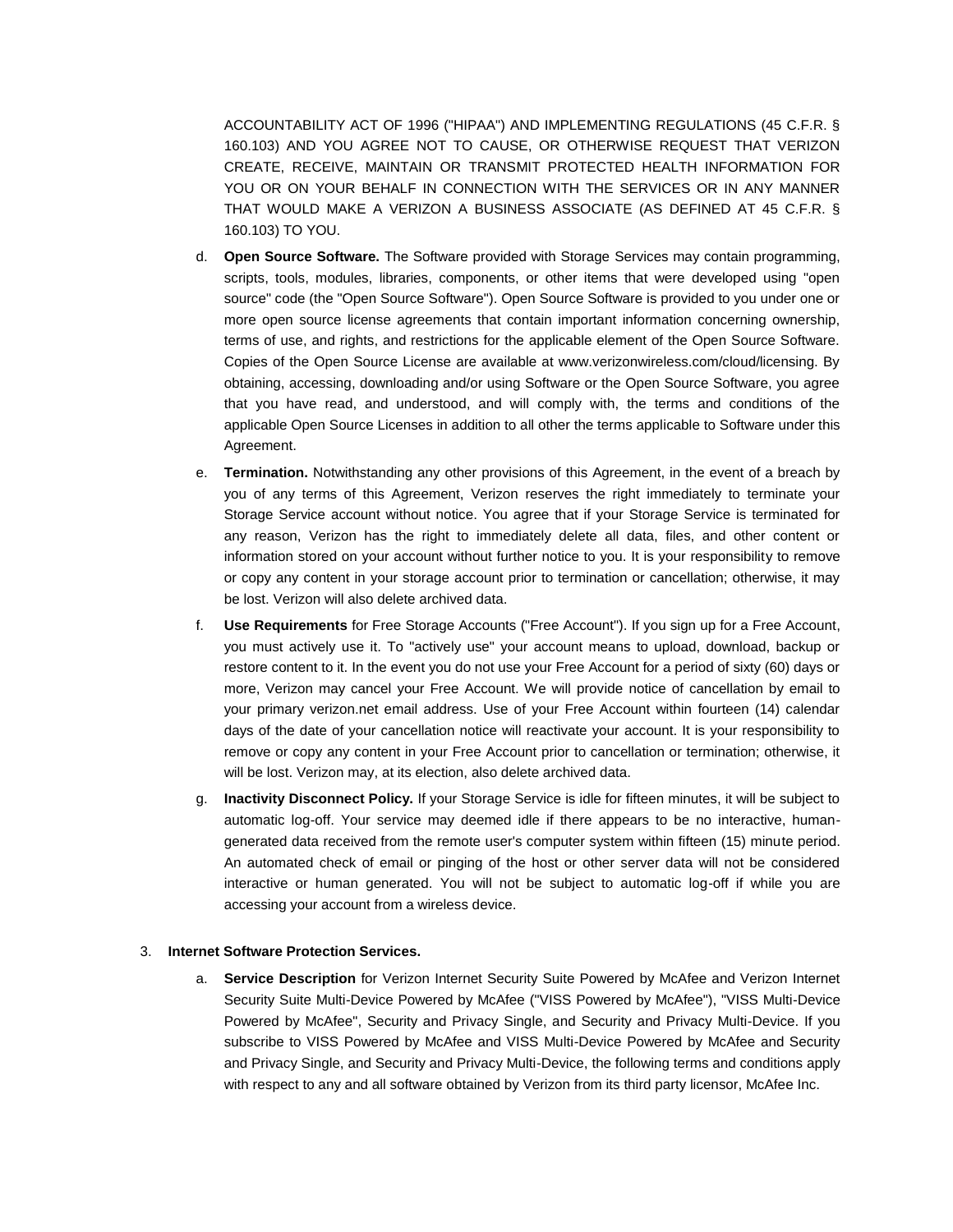- i. General. VISS Powered by McAfee and VISS Multi-Device Powered by McAfee and Security and Privacy Single and Security and Privacy Multi-Device are manufactured by McAfee, Inc. located at 2821 Mission College Boulevard, Santa Clara, CA 95054, which is a third party beneficiary of this Agreement capable of enforcing its terms independently from Verizon. By accepting, accessing or using either of these Value Added Services, in addition to the terms set forth in this Agreement, You agree to be bound by the applicable terms of the McAfee Consumer Products End User License Agreement, located at <http://home.mcafee.com/Root/AboutUs.aspx?id=eula> for this Value Added Service, which are incorporated by reference as if set forth in its entirety herein. Please review these terms carefully as they contain important limitations and conditions with respect to this Value Added Service. The personal jurisdiction and venue provisions in Section 24 will not apply to any causes of action by or against McAfee Inc. under or in relation to this Agreement. You acknowledge and agree that claims against McAfee regarding the VISS Powered by McAfee and VISS Multi-Device Powered by McAfee and Security and Privacy will be governed by and construed in accordance with the substantive laws of the State of New York.
- ii. Use of each license for VISS Powered by McAfee and/or Security and Privacy Single is limited to one computer. Updates to previous versions of VISS Powered by McAfee and/or Security and Privacy Single require a valid license to the previous version. After receiving an update, you may continue to use the previous version of VISS Powered by McAfee and/or Security and Privacy Single on the same computer to assist in transitioning to the update. Previous versions or copies thereof may not be transferred to another computer unless all copies of updates are also transferred. Prior versions of VISS Powered by McAfee and/or Security and Privacy Single will not be supported after an updated version has been installed. If You upgrade to VISS Multi-Device Powered by McAfee and/or Security and Privacy Single, you will no longer be able to use VISS Powered by McAfee and/or Security and Privacy Single.
- iii. VISS Multi-Device Powered by McAfee and Security and Privacy Multi-Device allows for licenses on unlimited number of electronic devices, such as computers, cell phones, tablets or other computer related devices, as set forth in the particular plan you purchase from Verizon.
- iv. VISS Powered by McAfee and VISS Multi-Device Powered by McAfee and Security and Privacy Single and Security and Privacy Multi-Device may include software programs licensed (or sublicensed) to the user under the GNU General Public License ("GPL") or other similar free software licenses which, among other rights, permit the user to copy, modify and redistribute certain programs, or portions thereof, and have access to the source code ("Open Source Software"). The GPL requires that for any Open Source Software covered under the GPL, which is distributed in an executable binary format, that the source code also be made available. With VISS Powered by McAfee and VISS Multi-Device Powered by McAfee and Security and Privacy Single and Security and Privacy Multi-Device, the source code is made available as part of the download package. If any Open Source Software licenses require that McAfee provide rights to use, copy or modify a program that are broader than the rights granted herein, such rights will take precedence.
- v. You acknowledge that VISS Powered by McAfee and VISS Multi-Device Powered by McAfee and Security and Privacy Single and Security and Privacy Multi-Device employ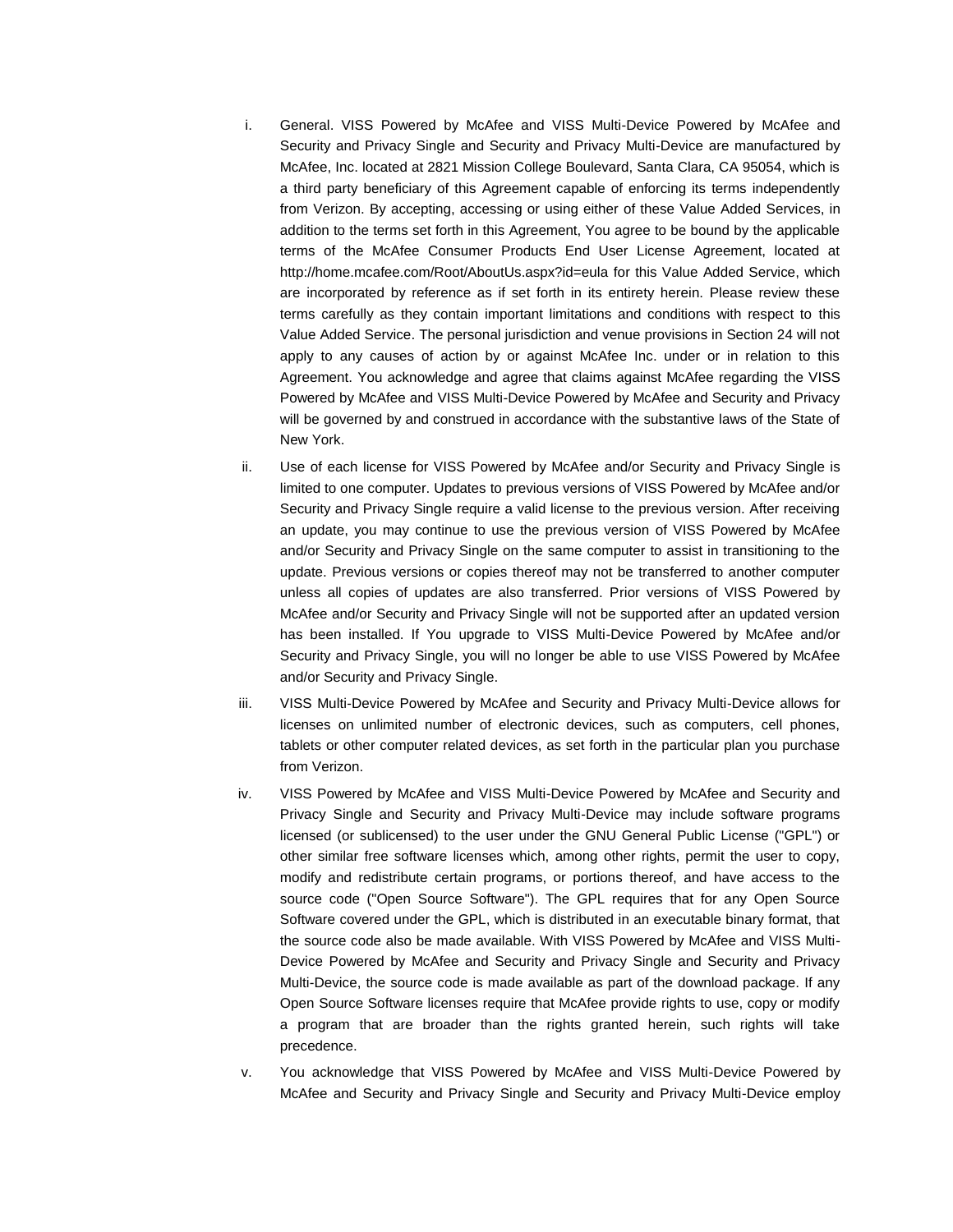certain applications and tools to retrieve non-personally identifiable information about your computer system to provide and support VISS Powered by McAfee and VISS Multi-Device Powered by McAfee and Security and Privacy Single and Security and Privacy Multi-Device. Because this information is essential to providing quality service and up to the minute threat protection, there is no opt-out available for this information collection.

### 4. **Verizon Encrypted Mail and/or Verizon Encrypted Docs.**

If you subscribe to Verizon Encrypted Mail and/or Verizon Encrypted Docs, the following terms and conditions apply with respect to any and all software obtained by Verizon from its third party licensor, Echoworx Corporation:

- i. General. This Section sets forth the terms and conditions pursuant to which you may use Verizon Encrypted Mail and/or Verizon Encrypted Docs, including the Encrypted Mail Client Plug-In and Verizon Encrypted Docs Software (" Echoworx Client Software"), as it may be corrected, updated, modified, enhanced or replaced by Verizon from time to time, and any related documentation provided to you by Verizon from time to time in any form or medium. Together, the Echoworx Client Software and related documentation are referred to in this Agreement as "Verizon Encrypted Mail" and/or Verizon Encrypted Docs (together, Verizon Encrypted Mail and Verizon Encrypted Docs are referred to herein as "Encrypted Services"). Verizon Encrypted Mail and Verizon Encrypted Docs are the property of Verizon or its licensors, and are protected by copyright, patent and other intellectual property laws. Verizon Encrypted Mail and Verizon Encrypted Docs are licensed, not sold, to you for use only according to the terms of this Agreement, and Verizon and its licensors reserve all rights not expressly granted to you under this Agreement. Verizon Encrypted Mail and Verizon Encrypted Docs include any additional billing and support services that Verizon Online may provide in connection therewith.
- ii. License Restrictions. Except as expressly permitted herein, you may not: (a) use the Encrypted Services except to receive the Verizon Encrypted Mail and/or Verizon Encrypted Docs ; (b) use, reproduce, copy, modify, adapt, translate, update or transmit the Encrypted Services, in whole or in part; (c) sell, rent, lease, license, transfer, distribute or otherwise provide access to the Encrypted Services to any third party; (d) alter, remove, or cover trademarks, copyright, or other proprietary notices or legends in or on the Encrypted Services; (e) decompile, disassemble, decrypt, extract or otherwise attempt or assist others to reverse engineer or derive the source code to the Echoworx Client Software; (f) use the Encrypted Services for service bureau purposes or otherwise to provide services to or for the benefit of any third party; (g) use the Echoworx Client Software on any computer or computer system that does not meet the minimum requirements specified by Verizon from time to time; or (h) use the Echoworx Client Software in the operation of critical data systems or other applications or uses, for which the failure of the Echoworx Client Software could lead to death, personal injury, or other physical or environmental damage.
- iii. Ownership. You acknowledge and agree that Verizon or its licensors own all right, title and interest in and to the Echoworx Client Software, and that this Agreement does not grant to you any right, title or interest in or to the Encrypted Services, other than the limited license granted herein. This license is not a sale of a copy of any of the Encrypted Services and does not render you the owner of a copy of any of the Encrypted Services.
- iv. Transfer. You may not assign this Agreement or otherwise transfer the Encrypted Services without the prior written consent of Verizon.
- v. Export and Territorial Restrictions. The Encrypted Services contain encryption technology that is controlled for export by the U.S. and Canadian governments, and may be subject to import and/or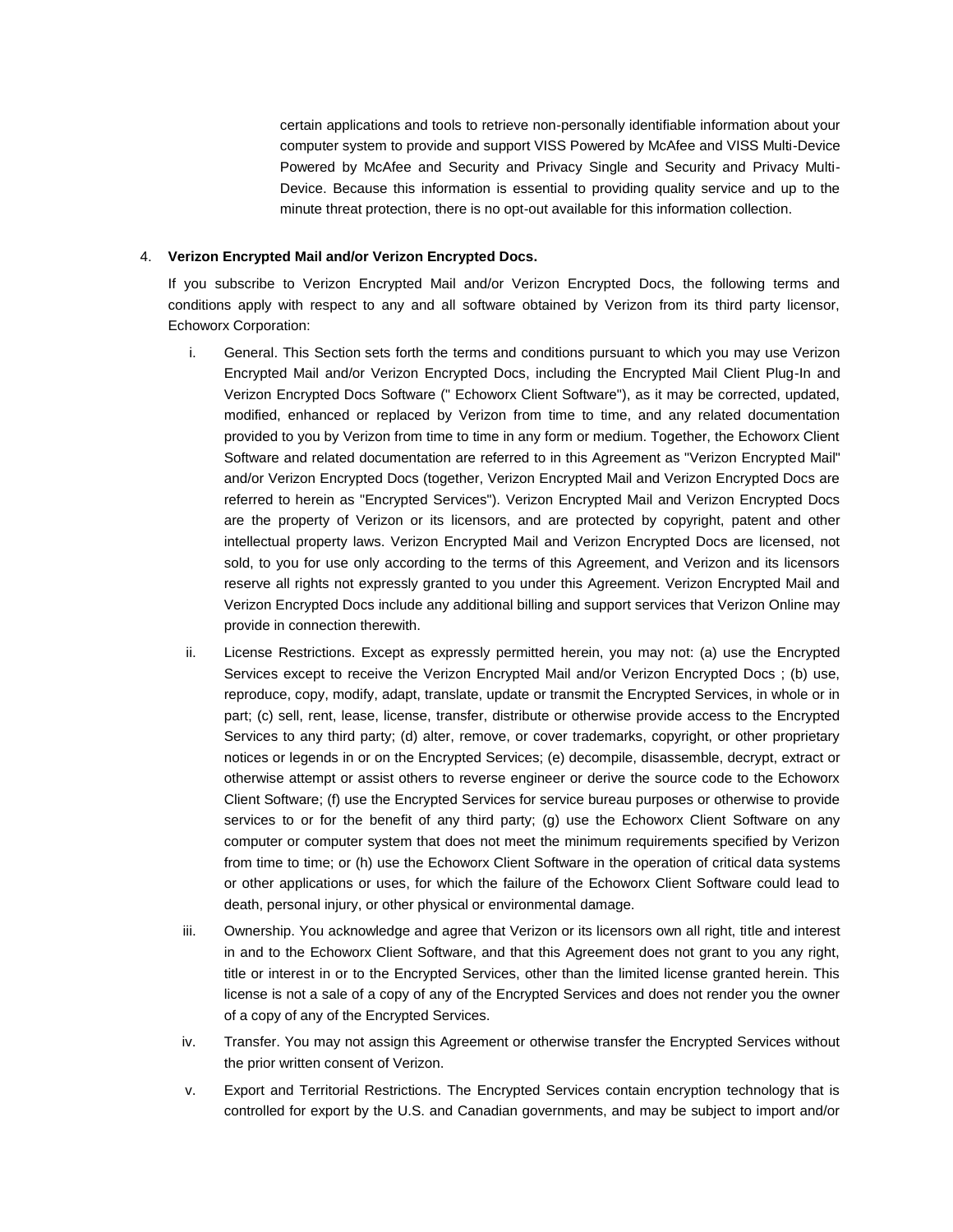use regulations in other jurisdictions. It is your responsibility to comply with laws and regulations relating to the export, import and use of the Echoworx Client Software and the Encrypted Services. You represent, warrant and covenant that you are not and will not be (i) a national of or resident of Cuba, Iran, Libya, North Korea, Sudan, Syria, and Myanmar or to persons or entities prohibited from receiving U.S. exports; (ii) anyone on the U.S. Treasury Department's list of Specially Designated Nationals or the U.S. Commerce Department's Table of Denial Orders or Entity List; or (iii) a resident of any jurisdiction to which export or re-export of the Encrypted Services are prohibited, including, without limitation, jurisdictions included under the Area Control List of the Exports and Imports Permit Act of Canada. You will not, in any manner whatsoever, remove, convey, export, re-export or transmit the Encrypted Services in a manner that would contravene the spirit or the letter of any export law, regulations or policies in any country, including any international treaties or agreements, and you will not permit, encourage, assist or facilitate such activities by any other person or entity.

- vi. United States Government. The Echoworx Client Software and related documentation are "commercial computer software" and "commercial computer software documentation", respectively; as such terms are used in DFAR Section 227.7202 and FAR Section 12.212 (or successor regulations), as applicable. Consistent with 48 C.F.R. § 12.212 and 48 C.F.R. §§ 227.7202-1 through § 227.7202-4, Verizon is providing the Encrypted Services to U.S. Government end users only pursuant to the terms and conditions of this Agreement. If you are licensing the Encrypted Services on behalf of a government other than the U.S. Government, then, to the extent that you operate under laws similar to those U.S. laws addressed in C.F.R. § 12.212 and 48 C.F.R. §§ 227.7202-1 through § 227.7202-4, the Encrypted Services are licensed to you only pursuant to the terms and conditions of this Agreement.
- vii. Acknowledgements. The Echoworx Client Software incorporates AES Rijndael Block Cipher, Written by Vincent Rijndael, Antoon Bosselaers, Paulo Barreto, Copyright (C) version 2.9 (December 2000), optimised ANSI C code for the Rijndael cipher (now AES), AND IS PROVIDED BY THE AUTHORS ''AS IS'' AND ANY EXPRESS OR IMPLIED WARRANTIES, INCLUDING, BUT NOT LIMITED TO, THE IMPLIED WARRANTIES OF MERCHANTABILITY AND FITNESS FOR A PARTICULAR PURPOSE ARE DISCLAIMED. IN NO EVENT SHALL THE AUTHORS OR CONTRIBUTORS BE LIABLE FOR ANY DIRECT, INDIRECT, INCIDENTAL, SPECIAL, EXEMPLARY, OR CONSEQUENTIAL DAMAGES (INCLUDING, BUT NOT LIMITED TO, PROCUREMENT OF SUBSTITUTE GOODS OR SERVICES; LOSS OF USE, DATA, OR PROFITS; OR BUSINESS INTERRUPTION) HOWEVER CAUSED AND ON ANY THEORY OF LIABILITY, WHETHER IN CONTRACT, STRICT LIABILITY, OR TORT (INCLUDING NEGLIGENCE OR OTHERWISE) ARISING IN ANY WAY OUT OF THE USE OF THIS SOFTWARE, EVEN IF ADVISED OF THE POSSIBILITY OF SUCH DAMAGE.
- viii. Encrypted Mail and Encrypted Docs are provided by Echoworx Corporation.

#### 5. **Verizon Premium Technical Support for Business ("PTS") and Tech Support Pro.**

- . **PTS and Tech Support Pro Service Description and Scope of Support.**
	- i. Verizon Premium Technical Support for Business and Tech Support Pro for Business are services intended to address issues outside the scope of Verizon's standard technical support, and which may be provided by a third-party vendor, including without limitation Plum Choice, Inc. For the purposes of this section of this Agreement pertaining to PTS and to Tech Support Pro, "Verizon," "we" and "our" includes Verizon and Verizon's vendor(s) who may provide or assist in providing PTS and/or Tech Support Pro.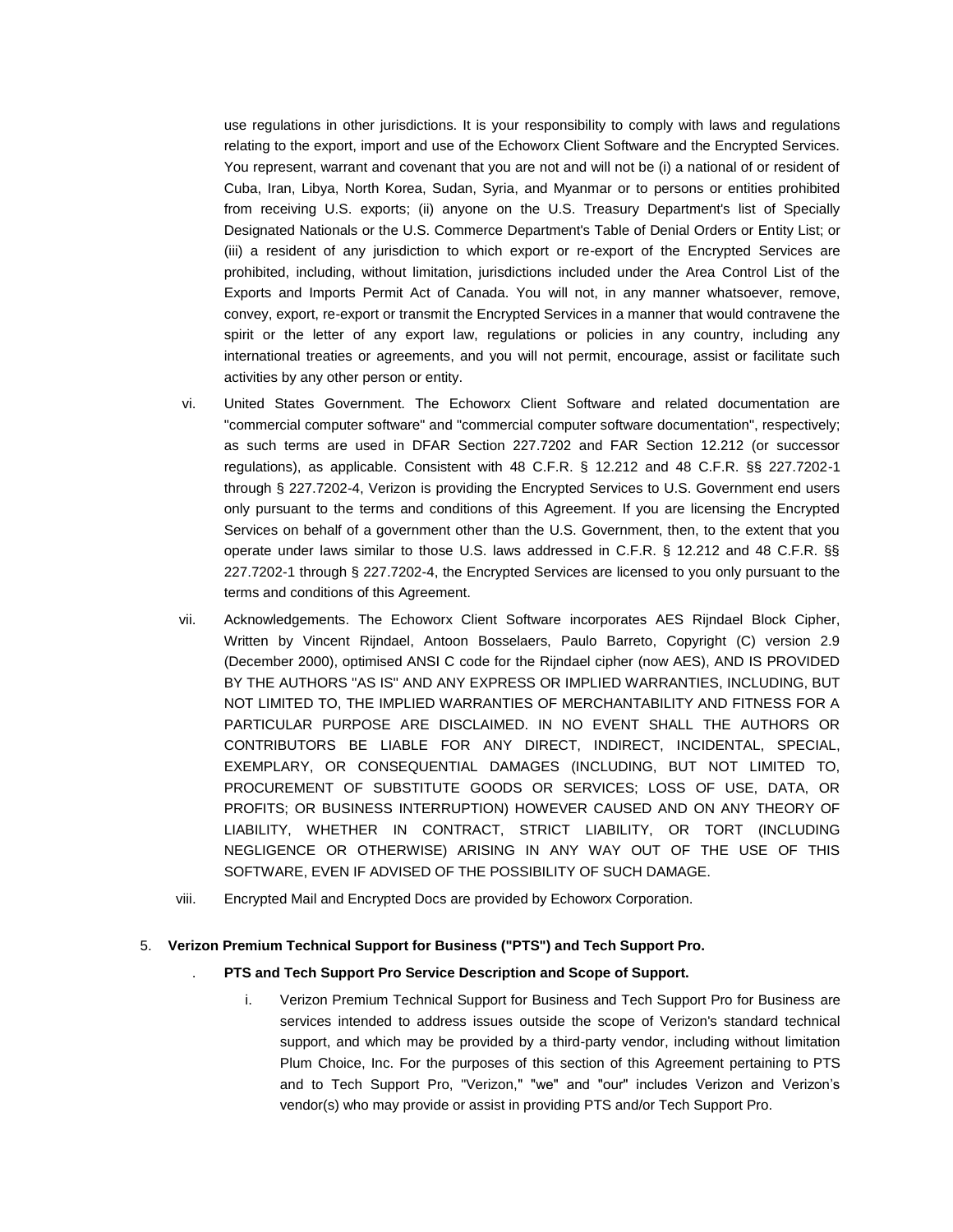- ii. PTS includes: (a) configuration troubleshooting; (b) evaluation of and attempts to correct software, operating systems and networking issues; (c) virus/spyware support; (d) software and peripherals support for network, video and sound cards, memory, hard drives, CD/DVD reader/writers, printers, scanners and certain Internet of Things devices; and (e) support networking non-Verizon devices to a Verizon network.
- iii. Tech Support Pro includes: (a) PTS; (b) up to five total tune ups annually of a MAC or Windows PC laptop or desktop computer; (c) priority call handling for by Plum Choice; (d) additional tools to obtain technical support within the scope of Tech Support Pro in the MyFios App, which is available for download by Verizon Internet subscribers; (e) support with the migration of data (excluding software applications) of 50 GB or less to a supported storage device (which does not include servers or Linux devices), excluding the activation of files subject to Digital Rights Management; (f) advanced data migration support for an additional price and subject to additional terms to be provided by Plum Choice; and (g) access to third-party technicians from whom You can obtain a price quote and separately contract for on-premises services ("Tech On Demand").

#### a. **Limitations of PTS and Tech Support Pro.**

- i. PTS and Tech Support Pro do not support all software, hardware products, applications or features and we reserve the right to defer support issues to your equipment or software vendor. PTS and Tech Support Pro do not include training on hardware or software use.
- ii. PTS and Tech Support are not intended to replace the more advanced technical support that may be available from hardware or software manufacturers.
- iii. PTS and Tech Support Pro are for incident-specific troubleshooting and problem resolution, and excludes: i) computer programming; ii) software development; iii) warranty repairs or product replacement; iv) support for Windows® 95 and earlier versions of Windows; v) support of MAC operating systems earlier than OS X; vi) problems or issues arising out of any impermissible or unauthorized use or modification of a product or vii) upgrades of firmware, software, operating systems, or applications. Use of PTS or Tech Support Pro does not constitute a license to use the software, applications or equipment being supported, or an upgrade thereto. You are responsible for obtaining any necessary licenses to use your software and applications.
- iv. In some cases, we may not be able to diagnose or resolve a problem because of complications with your computer or its configuration. PTS and Tech Support Pro are offered as "best efforts" service and without warranty except as specifically set forth in this Agreement. We reserve the right to refuse to troubleshoot software not on our list of supported products.
- v. You understand and agree that technical problems may be the result of software or hardware errors not yet resolved by the product manufacturer, and that we may not have the ability to obtain the information necessary to resolve a specific technical problem.

#### b. **Your Responsibilities.**

i. In order for us to provide PTS or Tech Support Pro, you must first confirm that you have: a) full access (including any required licenses) to the hardware and/or software that is the basis of the problem; and (b) completed a back-up of any data, software, information or other files stored on your computer disks and/or drives that may be impacted. **Verizon is not responsible for the loss, corruption or alteration of data, software or files that may result from performance of PTS or Tech Support Pro.** You also acknowledge and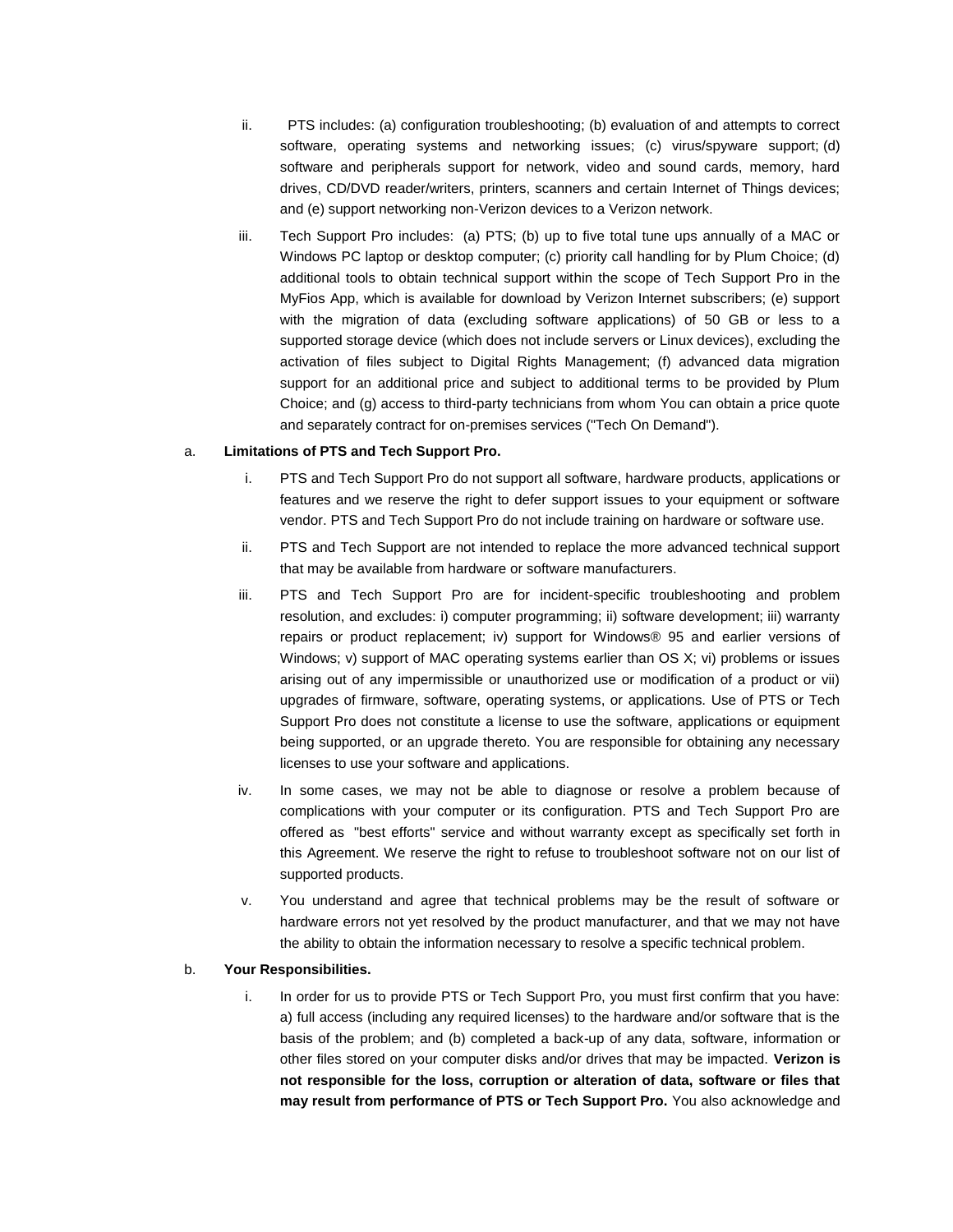agree that you are the owner or authorized user of any hardware or software about which you are contacting us. PTS and Tech Support Pro are only available to you and those employed at your location. Neither PTS nor Tech Support Pro may be transferred to any third party.

- ii. You agree to cooperate with and follow instructions provided by Verizon and acknowledge that such cooperation by you is essential to our delivery of PTS and Tech Support Pro to you.
- iii. You hereby grant Verizon permission to view, access and modify your computer, computer (including registry) settings and any related software or peripheral equipment, including all data, hardware and software components, in order to perform PTS or Tech Support Pro.
- iv. You are responsible for any and all restoration and reconstruction of lost or altered files, data, or programs, and for ensuring that any information or data disclosed to Verizon is not confidential or proprietary to you or any third party.

## c. **Support Procedures.**

- i. Purchase Terms. PTS can be purchased either: (a) for an unlimited number of Incidents for a term beginning on the date you order PTS and continuing for the duration of the plan you selected ("Term Plan"); or (b) on a per-Incident basis (the "Per-Incident Service Plan"). For the Per-Incident Service Plan, Verizon will address a single Incident (meaning, as determined by Verizon in its sole discretion, a specific, discrete problem for which Verizon will attempt to isolate its origin to a single cause), which shall include follow-up calls, as reasonable and necessary, regarding the Incident. Once an Incident is resolved (as set forth in Section d (iii) below), you may call back and obtain assistance on the same Incident for up to seventy-two (72) hours at no additional charge, after which the Incident will be considered closed. Once an Incident has been closed by Verizon, any further calls or requests for assistance will be considered a new Incident and additional fees will apply if you subscribe to our Per-Incident Service Plan. IF YOU PURCHASE PTS UNDER A TERM PLAN AND YOUR SERVICE IS TERMINATED BY YOU (OR BY US IF YOU BREACH THIS AGREEMENT) BEFORE COMPLETING YOUR TERM, THEN, UPON TERMINATION OF YOUR SERVICE, YOU AGREE TO PAY VERIZON AN EARLY TERMINATION FEE IN THE AMOUNT SET FORTH IN THE PLAN YOU HAVE CHOSEN.
- ii. Tech Support Pro can be purchased on a month-to-month basis.
- iii. An Incident will be considered resolved when you receive one of the following: (a) information or advice that resolves the Incident; (b) information on how to obtain a software solution that will resolve the Incident; (c) notice that the Incident is caused by a known, unresolved issue or an incompatibility issue; (d) information that the Incident can be resolved by upgrading to a newer release of a product; (e) notice that the Incident has been identified as a hardware equipment issue; or if (f) you cannot, or elect not to, pursue the course of action we recommend.
- iv. Our advice to you may include steps that you will need to take before the Incident can be resolved, such as buying cables or cords, acquiring software, etc. and we will keep your service request open for future reference when you are ready to resume the process.
- d. **Third Party Warranties.** Third-party equipment, software and peripheral products are covered by the warranties provided by the original manufacturer or the seller of the product. Third party warranties may vary from product to product. It is your responsibility to consult the applicable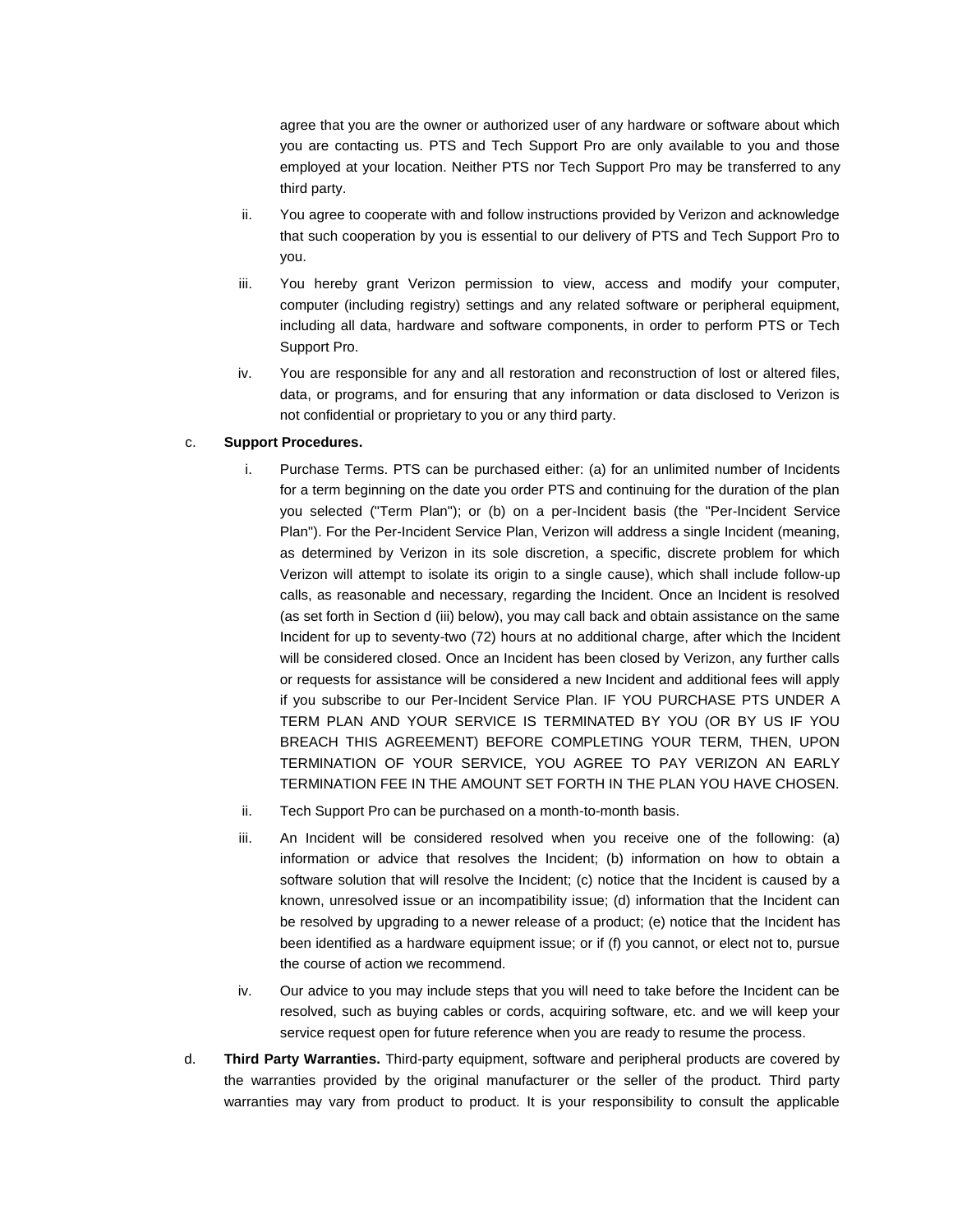product documentation for specific warranty information. **In addition, you acknowledge that certain third party equipment or software warranties may limit or void the remedies that they offer if unauthorized persons perform support service on the equipment or software. It is your responsibility to ensure that any impact that the delivery of PTS or Tech Support Pro might have on third party warranties is acceptable to you.**

- e. **LIMITATION OF LIABILITY. VERIZON'S TOTAL LIABILITY ARISING OUT OF THE PTS OR TECH SUPPORT PRO SERVICE, OR FROM VERIZON'S NEGLIGENCE OR OTHER ACTS OR OMISSIONS, IF ANY, SHALL BE LIMITED, AT VERIZON'S SOLE DISCRETION AND OPTION, (A) TO REPERFORMING THE PTS SERVICE OR TECH SUPPORT PRO, OR (B) AS SET FORTH IN SECTIONS 18 AND 19 OF THE AGREEMENT; EXCEPT THAT, IN THE CASE OF PER-INCIDENT SERVICE PLANS, YOUR REMEDIES WILL BE LIMITED TO A REFUND OF THE CHARGES AND FEES PAID FOR THE PTS SERVICE GIVING RISE TO THE CLAIM, IF ANY. THE REMEDIES FOR A FAILURE OR BREACH OF SUCH LIMITED WARRANTY ARE EXCLUSIVE.**
- f. **YOU ACKNOWLEDGE THAT THE ADVANCE DATA MIGRATION SERVICE AND TECH ON DEMAND SERVICE MADE AVAILABLE TO TECH SUPPORT PRO CUSTOMERS ARE NOT PROVIDED BY VERIZON, THAT VERIZON MAKES NO REPRESENTATIONS OR WARRANTIES WITH RESPECT TO THE TECH ON DEMAND SERVICE, AND AGREE THAT VERIZON SHALL NOT HAVE ANY LIABILITY FOR THE PROVISION OF SUCH SERVICES, WHETHER IN TORT, CONTRACT OR OTHERWISE.**

## 6. **Business Preferred.**

- . General. Business Preferred is a bundled package of Value Added Services that includes Tech Support Pro (See Section 5) and Verizon Service Protection Plan (Attachment B) as described herein. Verizon Service Protection Plan coverage is provided when service is first turned on. There is no waiting period required for Business Preferred customers.
- a. Business Preferred also includes a feature called Priority Call Routing. Priority Call Routing means the customized Interactive Voice Response "IVR" menu activated when you use the designated Verizon 1-800 telephone number provided to you. Business Preferred is provided on a month to month basis and requires the purchase of either Business Internet or Fios Internet Service. If Business Internet or Fios Service is cancelled for any reason, Business Preferred shall also be terminated.

V 18.1 Effective March 1, 2018

## **ATTACHMENT B**

Terms of Service for the Verizon Service Protection Plan \_\_\_\_\_\_\_\_\_\_\_\_\_\_\_\_\_\_\_\_\_\_\_\_\_\_\_\_\_\_\_\_\_\_\_\_\_\_\_\_\_\_\_\_\_\_\_\_\_\_\_\_\_\_\_\_\_\_\_\_\_\_\_\_\_\_\_\_\_\_\_\_\_\_

These Terms of Service (the "Agreement") govern the provision of the Verizon Service Protection Plan (the "Service"). This Agreement is made between you as our customer ("You", "Your" or "Customer") and the Verizon telephone company ("Verizon, We", "Our" or "Us") that serves You as listed in Appendix A, below. You are deemed to have accepted the Agreement by ordering, using or paying for the Service, or by Your verbal, written or online acknowledgement. This Agreement includes the terms below, plus any specific elements of the Service (including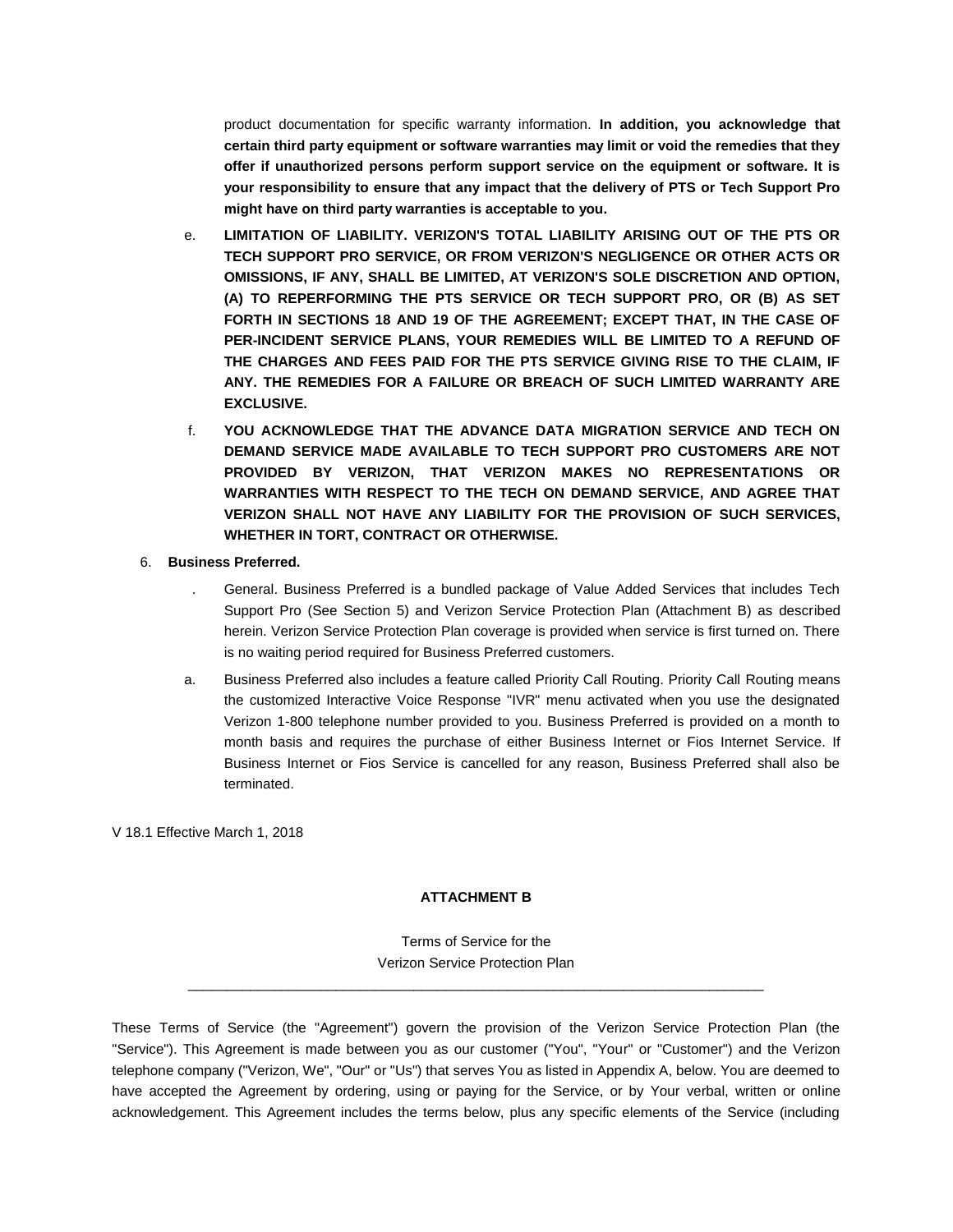pricing) described in the information made available to you when placing and confirming your order, as well as the Verizon Privacy Policy, which is posted at verizon.com/terms. You agree to comply with this Agreement.

**NOTICE OF REQUIREMENT TO ARBITRATE: THIS AGREEMENT CONTAINS A BINDING ARBITRATION CLAUSE AND A CLASS ACTION WAIVER. AS SET FORTH BELOW, IT REQUIRES THAT DISPUTES BE RESOLVED BY ARBITRATION, RATHER THAN CLASS ACTION LAWSUITS OR JURY TRIALS (EXCEPT FOR NON-CLASS ACTION LAWSUITS THAT MAY BE TAKEN TO SMALL CLAIMS COURT).**

- 1. **Description of Service.** The Service provides qualifying Verizon business voice, Internet and/or Fios TV customers with maintenance, troubleshooting and repair of the inside wiring (the wiring at the service location from the point of Verizon's network interface device to jacks within the service location), including Coax and Cat5E cable and jacks associated with their Verizon voice, Internet and Fios TV service(s), subject to the coverage and exclusions described in this Agreement.
- 2. **Plan Options.** The Service is provided on a month-to-month basis with coverage commencing when i. Your Verizon telephone lines are first turned on, or if You already subscribe to Verizon voice telephone lines, coverage begins thirty (30) days after You first subscribe to the Service, ii Your Verizon Internet and/or Fios TV connections are first turned on, or if You already subscribe to Verizon Internet and/or Fios TV connections, coverage begins thirty (30) days *after* You first subscribe to the Service. The Service may also be provided with immediate coverage subject to payment of a one-time initial charge in addition to monthly recurring charges.
- 3. **Plan Eligibility.** The Service is only available to business customers that subscribe and continue to subscribe to business dial tone, CustoPAK, Centrex or ISDN (BRI) lines over copper or fiber circuits and/or Internet and/or Fios TV connections provided by a Verizon telephone company listed in Appendix A, below. Plan eligibility also extends to business customers that purchase Business Digital Voice from Verizon subject to the coverage and exclusions described in this Agreement. The Service covers inside wiring and jacks up to a maximum of thirty (30) Verizon lines to a service location that are billed under a single Verizon account. Customers with more than thirty (30) Verizon lines may not order the Service. The Service does not cover wiring for certain telephone systems such as private branch exchange (PBX) equipment. Customers that subscribe to voice services on copper in addition to Verizon services on fiber are not eligible for the Service.

The Service is an optional non-regulated service. If You do not subscribe to the Service and Your inside wiring or jacks need repair, You may i) contact Verizon to make the repair at Verizon's then-current rates, ii) obtain inside wire maintenance and repair services from another company of Your choice, or iii) perform the repair Yourself.

If You are a tenant, You should be aware that landlords may be responsible for repairs and maintenance of inside wiring. It is Your responsibility to verify with Your landlord who is responsible for inside wire maintenance and repair prior to subscribing to the Service. Verizon will not reimburse You for charges paid for the Service if it is determined that Your landlord is responsible for such repairs and maintenance of inside wiring.

4. **Coverage and Exclusions.** Verizon will perform diagnostics and repairs to that portion of the Customer's standard inside wiring and jacks covered under the Service to the extent that Verizon determines such diagnostics and repairs are necessary and are associated with or used by You in connection with the Verizon services. Diagnostics and repairs will be performed in accordance with Verizon's standard procedures.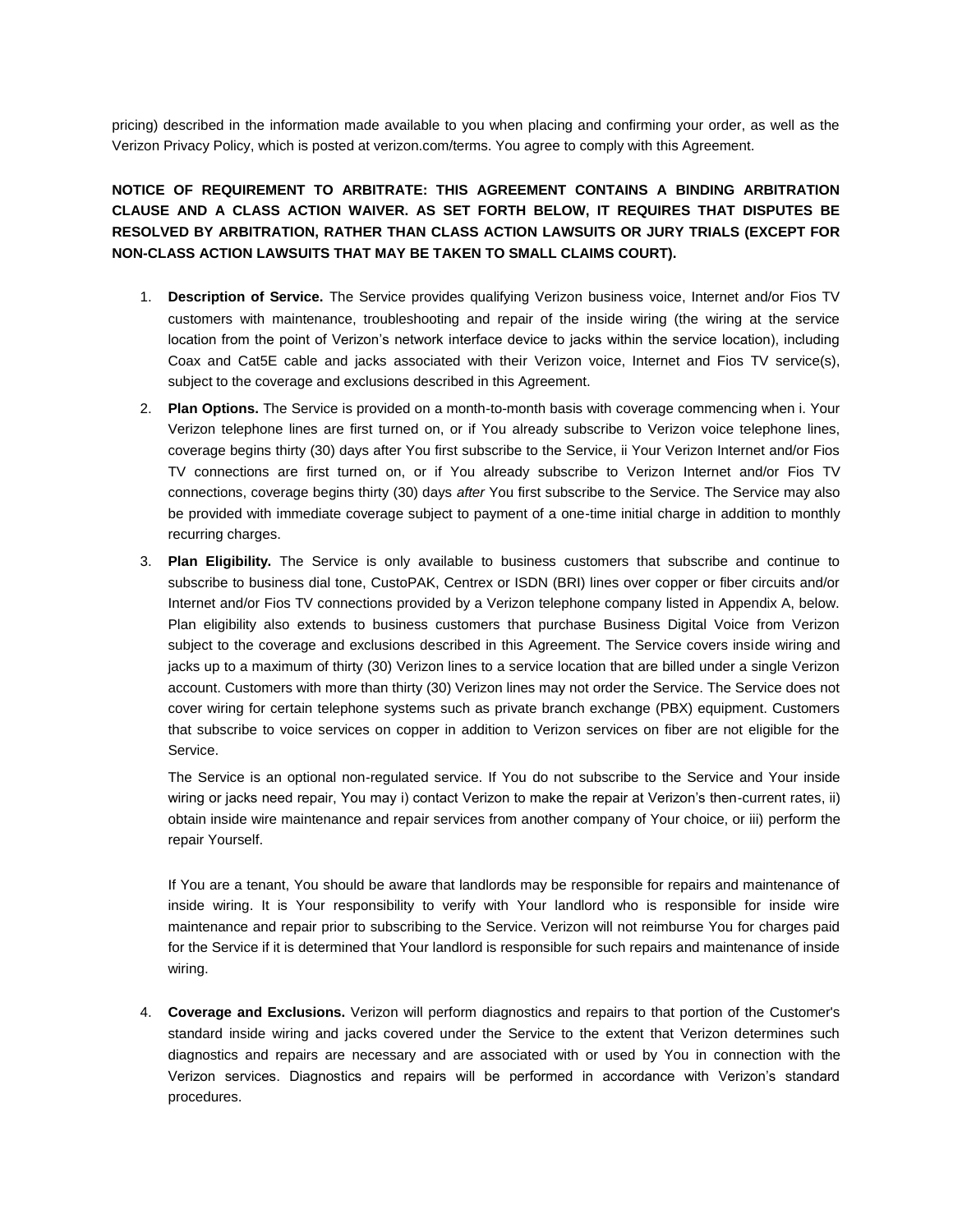**Coverage:** The Service includes diagnostics and repair of the following:

- Standard inside telephone wiring used for Verizon telephone lines covered under the Plan;
- Newly installed or relocated inside wiring and jacks;
- Inside wire and jacks at a near extension at the same service location and property if readily accessible to the technician and if the line and jacks were in working order prior to subscription to the Service;
- Repair of coaxial cable and Cat 5e cable run from an ONT to an internet router;
- Repair of coaxial cable used to deliver Fios Video to the Fios TV set top box;
- Repair of Cat 5e cable used to deliver Fios Internet service and other eligible services;
- Repair of Ethernet wiring installed by Verizon;
- Replacement of defective Splitters originally installed by Verizon;
- Replacement of defective Amplifiers originally installed by Verizon; and
- Inside wiring or jack damage from lightning.

**Exclusions:** The Service does not cover or include diagnostics, repair or replacement of:

- Wire or cable larger than 8-pair (if problems are caused by defective conductors in wire or cable larger then 8- pair, Verizon will re-terminate service to useable conductors to restore service if useable conductors are available and Verizon is permitted access to the point of termination);
- Wire or jack malfunctions preexisting the coverage date of the Service, or which are caused by misuse, abuse, riot, acts of war, fire and acts of nature other than inside wiring or jack damage from lightning, such as floods, windstorms and earthquakes;
- Repairs that require access to in-wall wiring or placement of concealed wire if wall run wire cannot be used to run replacement wire, Verizon will run replacement cable via baseboard only;
- Customer-provided equipment (telephones, fax machines, computers, security or alarm systems, printers, satellite TV dishes, modems, routers or other premises equipment);
- Inside telephone wiring, jacks or other items used in connection with service from a provider other than Verizon;
- Inside wiring and jack(s) which are non-standard, which is wiring or jacks that do not meet telephone industry standards, Part 68 of the Rules of the Federal Communications Commission, or the National Electrical Code, or that fail to meet Verizon's technical standards;
- Inside wiring or jacks associated with WATS or data service other than Verizon provided Fios or Business Internet services;
- Malfunctions resulting from the use of telephone lines intended for voice grade transmission to transmit or receive data or signals beyond the operating capabilities of the line;
- Repair of jacks not previously connected to the line(s) reported;
- Inside wiring and jacks for marine activity, recreational vehicles (RVs) and construction trailers or other temporary or moveable structures;
- Extensions located at a different address;
- Range extenders or component cables (e.g., HDMI/Video and other device cables); or
- Repair or replacement of broken TV remotes, ONT batteries, TV set top boxes or routers, modems, power cords and any other equipment purchased or rented from Verizon (which may be separately covered by applicable warranties).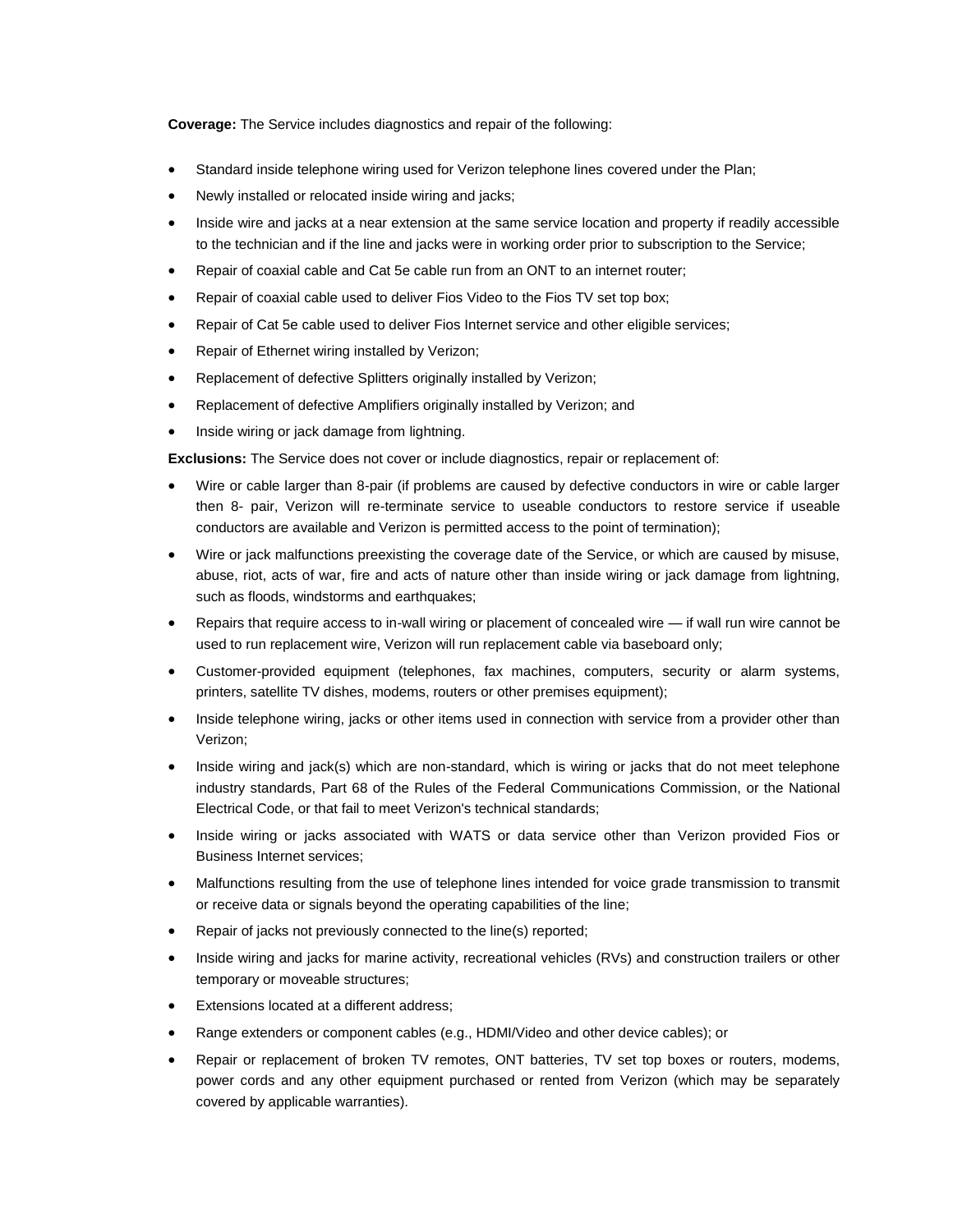Verizon may provide diagnostics and repair under the Service remotely through its testing facilities, by phone or online support or otherwise, without dispatching a technician. If Verizon dispatches a technician and determines that the service problem resulted from Your telephones, modem, fax or other Customer equipment or from Your transmission or receipt of data or signals beyond the operating parameters of the line, rather than the wire or jack(s), You may be required to pay a service or Premises Visit for the dispatch and for the diagnostics and repair at then prevailing rates.

- 5. **Charges.** You agree to pay all charges for the Service, including but not limited to monthly service charges, applicable taxes and fees, and one time charges to enroll or process Your order. If We permit You to elect to be billed for the Service on Your credit or debit card, Verizon will continue to bill the card until You tell us to cancel such billing, and You also agree that Verizon may receive updated card account information from the card issuer. Payment is due by the date indicated on Your Verizon invoice and any payment received thirty (30) calendar days or more after the invoice date is considered past due. You agree to pay interest for past due amounts at the same rate that applies to past due amounts for Your Verizon telephone service. Verizon may assign unpaid delinquent charges to a collection agency for action.
- 6. **CHANGES IN SERVICES, CHARGES, TERMS AND CONDITIONS.** VERIZON RESERVES THE RIGHT TO CHANGE THE SERVICE, APPLICABLE CHARGES AND ANY OTHER TERMS AND CONDITIONS WITH OR WITHOUT NOTICE TO YOU, PROVIDED THAT WE WILL PROVIDE YOU AT LEAST (30) DAYS' NOTICE OF ANY MATERIAL REDUCTION IN SERVICE COVERAGE OR INCREASE IN YOUR RATES, WHICH MAY BE IN THE FORM OF AN E MAIL, A NOTICE IN OR WITH YOUR BILL OR BY POSTING REVISIONS TO THIS AGREEMENT AT Verizon.Com/Terms. YOUR PAYMENT OF BILLED CHARGES AFTER SUCH NOTICE WILL BE DEEMED TO BE YOUR ASSENT TO THE CHANGE(S).
- 7. **Limited Warranty.** Verizon warrants for a period of thirty (30) days that the Services performed and materials provided by Verizon under this Agreement will meet accepted industry practices and are free from defects in materials or workmanship. Should any failure to conform to this warranty appear and be reported to Verizon within said 30-day period, Verizon shall re-perform the nonconforming services, and repair or replace the nonconforming materials. Such re- performance of work, and repair or replacement of nonconforming materials, shall constitute the entire liability of Verizon and Your sole remedy under this warranty, whether claim or remedy is sought in contract, tort (including negligence), strict liability, or otherwise. THE FOREGOING WARRANTIES ARE EXCLUSIVE AND IN LIEU OF ALL OTHER WARRANTIES, WHETHER WRITTEN OR IMPLIED, IN FACT OR IN LAW. VERIZON DISCLAIMS ANY AND ALL WARRANTIES OF MERCHANTABILITY OR FITNESS FOR A PARTICULAR PURPOSE.
- 8. **LIMITATION OF LIABILITY.** IN NO EVENT, SHALL VERIZON, ITS AFFILIATED COMPANIES, THEIR EMPLOYEES, AGENTS AND CONTRACTORS, HAVE ANY LIABILITY FOR SPECIAL, INDIRECT, INCIDENTAL OR CONSEQUENTIAL DAMAGES RESULTING FROM THE PROVISION OF OR FAILURE TO PROVIDE THE SERVICE, OR FROM ANY FAULT, FAILURE, DEFECT OR DEFICIENCY IN ANY LABOR, MATERIAL, WORK OR PRODUCT FURNISHED IN CONNECTION WITH THE SERVICE (SUCH AS, BUT NOT LIMITED TO, SERVICE OUTAGES AND ANY LOSS OF USE OF WIRING, JACKS OR EQUIPMENT BEYOND THE JACK, AND ANY DAMAGES RESULTING THEREFROM). THESE LIMITATIONS OF AND EXCLUSIONS FROM LIABILITY SHALL APPLY REGARDLESS OF WHETHER A CLAIM OR REMEDY IS SOUGHT IN CONTRACT, TORT (INCLUDING NEGLIGENCE AND STRICT LIABILITY), OR OTHERWISE, EVEN IF VERIZON HAS BEEN ADVISED OF THE POSSIBILITY OF SUCH CLAIM OR DAMAGES. FURTHER, VERIZON'S LIABILITY TO YOU, WHETHER, BASED IN CONTRACT, TORT, NEGLIGIGENCE OR OTHERWISE WILL BE LIMITED TO THE CHARGES PAID BY YOU FOR THE SERVICE WITHIN A TWELVE (12) MONTH PERIOD PRECEDING THE ACCRUAL OF YOUR CLAIM.
- 9. **Termination.** Either You or We may terminate this Agreement at any time upon thirty (30) days' notice to the other and We reserve the right to suspend Service if You are more than thirty (30) days overdue in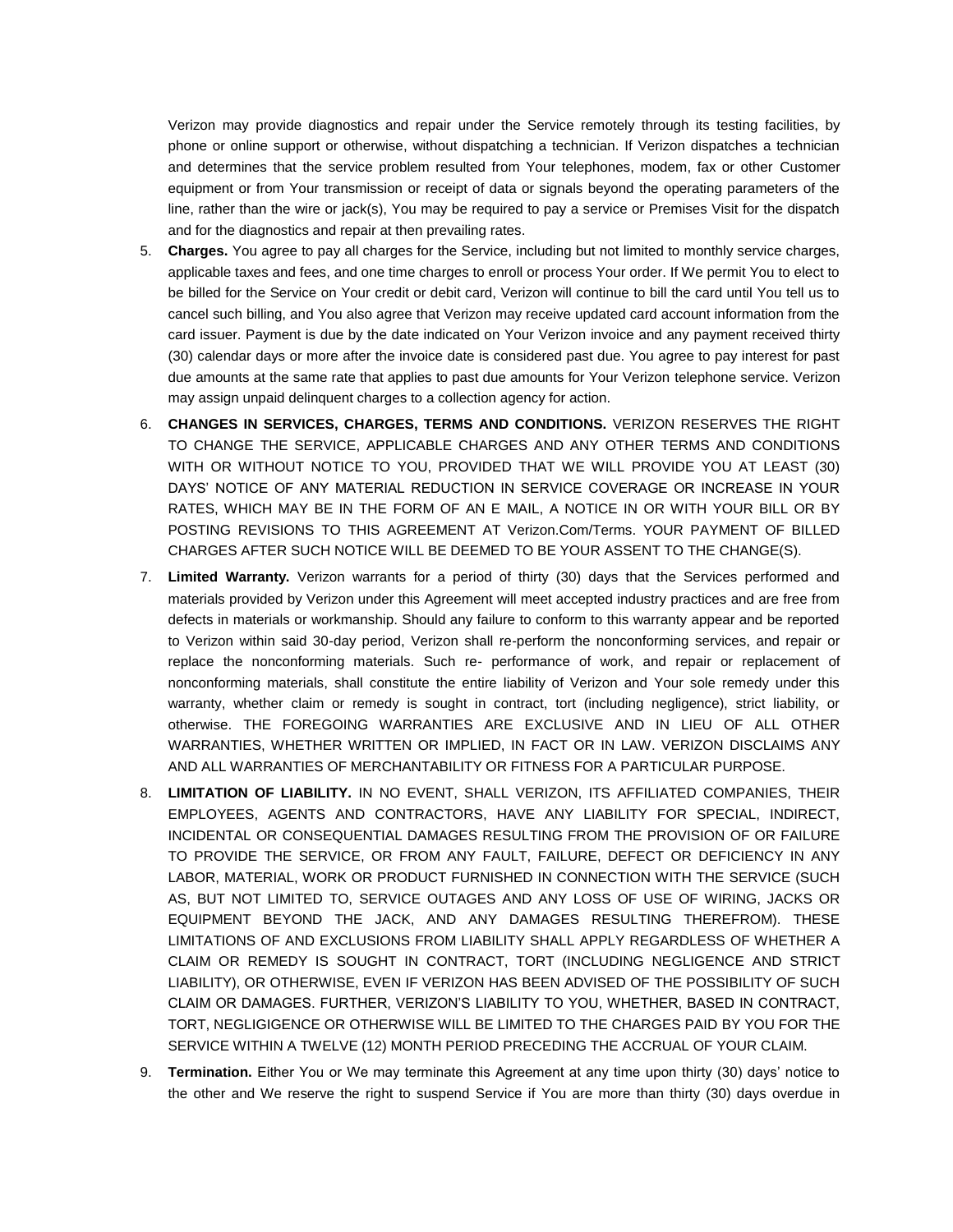payment. You may notify Verizon of termination by calling Verizon's business office at the number on Your bill or such other number as Verizon may designate for such purpose. Verizon may notify You of termination by phone, bill message or email to the address we have for Your account. If You terminate Service, You may be billed through the remainder of the billing month.

- 10. **Indemnification.** You agree to indemnify us and hold us harmless for any damages, costs, liabilities and attorneys' fees we incur from any claim arising from or relating to the ordering or use of the Services by You, your employees, agents or other persons at your Service Location, including but not limited to granting Verizon access to service locations, wiring, and/or equipment that are owned by third parties.
- 11. **ARBITRATION.** YOU AND VERIZON AGREE THAT ANY ISSUE OR DISPUTE THAT ARISES, RESULTS FROM, OR IN ANY WAY RELATES TO THE SERVICES OR THIS AGREEMENT ("DISPUTES") SHALL BE RESOLVED ONLY BY BINDING INDIVIDUAL ARBITRATION AND THAT THE FEDERAL ARBITRATION ACT SHALL APPLY TO THIS AGREEMENT. Either party may initiate arbitration by notifying the other Party of the Dispute in writing at least 30 days in advance of initiating the Arbitration. Notice to Verizon should be sent to noticeofdispute@verizon.com or to Verizon Dispute Resolution Manager, One Verizon Way, VC52N061, Basking Ridge, NJ 07920. We will notify you at the billing address for your account. The notice must describe the nature of the claim and the relief being sought. If the parties are unable to resolve our dispute within 30 days, either party may then proceed to file a claim for arbitration. Verizon will pay any filing fee that the AAA charges You for initiating arbitration. The Arbitration will take place before a single arbitrator in the county where Service is provided and the AAA Commercial Rules of Arbitration shall apply. You may also bring a claim in small claims court subject to that court's jurisdictional limit. YOU AND WE AGREE THAT ANY ARBITRATION OR CLAIM IN SMALL CLAIMS COURT WILL ONLY BE ON AN INDIVIDUAL BASIS AND THAT NO CLASS CLAIMS, PRIVATE ATTORNEY GENERAL THEORIES OF LIABILITY, OR CLASS ARBITRATION MAY BE MAINTAINED. THE ARBITRATOR MAY ONLY AWARD INDIVIDUAL RELIEF AND SHALL NOT HAVE THE POWER TO DETERMINE OR PRESIDE OVER CLASS OR COLLECTIVE ARBITRATION. Except for an action to compel arbitration or for a temporary restraining order or injunction related to this Agreement, neither party shall seek to resolve any Dispute in court, except a small claims court as set forth above, or by any process other than by arbitration as set forth above.
- 12. **Complete Agreement.** This Agreement comprises the terms that apply to Your Service and may not be changed except as specified in Section 6.

**Appendix A**

Terms of Service for the Verizon Service Protection Plan

**Service Location**

**Connecticut** 

**Telephone Company**

**Verizon** 

Verizon New York Inc.

Verizon Delaware LLC

Delaware